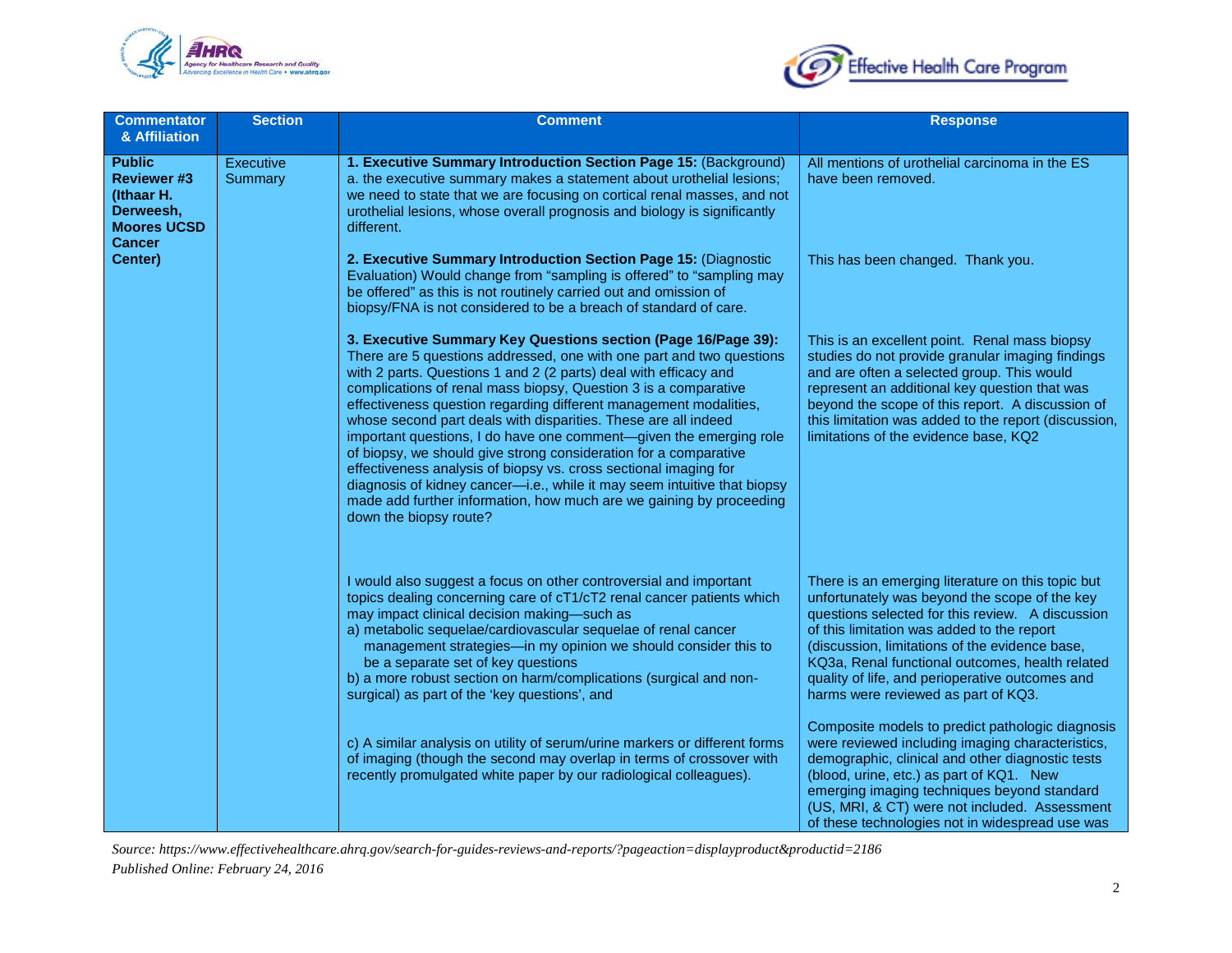



|                                                                                                                                                                                                                                                                                                                                                                                                                                                                                                                                                                                                                                                                                                                                                    | beyond the scope of this review. This is<br>discussed in Research Gaps, KQ1.                                                                                                                                                                                                                                                                                                                                                                                                        |
|----------------------------------------------------------------------------------------------------------------------------------------------------------------------------------------------------------------------------------------------------------------------------------------------------------------------------------------------------------------------------------------------------------------------------------------------------------------------------------------------------------------------------------------------------------------------------------------------------------------------------------------------------------------------------------------------------------------------------------------------------|-------------------------------------------------------------------------------------------------------------------------------------------------------------------------------------------------------------------------------------------------------------------------------------------------------------------------------------------------------------------------------------------------------------------------------------------------------------------------------------|
| 4. Executive Summary Methods Section, Page 17/39<br>It is evident by the reading the subsequent results and Discussions<br>sections of the executive summary, that studies specifically looking at<br>morphometric systems (RENAL score, PADUA score, C-index, etc.)<br>which a number of studies have shown to correlate with risk of<br>complications, surgeon choice, as well as of malignancy and prognosis<br>were not included in the analysis. I see one such study referenced in<br>Key Question 1 (Mullins et al, 2012)—there is a more robust literature<br>using these systems? Why were other papers excluded?                                                                                                                         | All studies meeting appropriate criteria were<br>included. For KQ1, studies needed to include<br>predictors of malignancy from a cohort of patients<br>with both benign and malignant disease (many<br>studies included only tumors confirmed to be<br>cancer). Tumors must also have been clinically<br>localized. For KQ3 evaluating complications, only<br>comparative studies were included where<br>treatment arms could be compared (i.e. not a<br>combined cohort).          |
| 5. Executive Summary Key Question 2a, Page 19<br>I have a concern about the methodology and definitions for false<br>negative/nondiagnostic biopsy. I disagree with the statement "However,<br>benign or non-diagnostic biopsies do not necessarily proceed to<br>surgical extirpation, limiting the analysis and making the exact false<br>negative rate difficult to ascertain." A non-diagnostic rate should thus<br>not be included in the false negative calculation. This is an important<br>point for the panel to clarify for the calculation as well as from a clinical<br>principle/management standpoint-that is, in patients with<br>nondiagnostic biopsy, strong consideration should be given to rebiopsy<br>or definitive treatment | It is a fact that the biopsy literature suffers from a<br>verification bias. For accuracy measures, only<br>cases with surgical pathology were used. Non-<br>diagnostic biopsies were NOT included as<br>"negative" in these calculations. We analyzed and<br>report on what is known regarding re-biopsy for a<br>non-diagnostic biopsy. False negative rate in the<br>report is calculated using standard definitions<br>(defined in Methods under Data Synthesis).               |
| 6. Executive Summary Key Question 3a/3b, Page 20/21                                                                                                                                                                                                                                                                                                                                                                                                                                                                                                                                                                                                                                                                                                |                                                                                                                                                                                                                                                                                                                                                                                                                                                                                     |
| a. Oncological Outcomes: The writing here is a bit too generalistic.<br>While the gestalt is captured, it is most accurate for cT1a tumors. Given<br>the very different prognosis of cT2 lesions as well as larger cT1b<br>lesions, this section should be broken down by clinical T/AJCC stage,<br>in my opinion.                                                                                                                                                                                                                                                                                                                                                                                                                                 | a. Most studies including larger tumors are often<br>heterogeneous and do not allow separation from<br>cT1a tumors in the cohort. When possible,<br>oncologic and other outcomes are separated by T<br>stage (e.g. Table 23 for cancer-specific survival).<br>Otherwise, individual studies dealing with T1b and<br>T2 tumors specifically are commented on for<br>radical and partial nephrectomy - where the data<br>is strongest. The ES now reports stage-specific<br>outcomes. |
| b. Renal Functional Outcomes: Should also be broadened to include<br>cardiovascular and metabolic endpoints. Can be part of a separate key<br>question or just part of this analysis.                                                                                                                                                                                                                                                                                                                                                                                                                                                                                                                                                              | b. Cardiovascular and metabolic endpoints<br>specifically were not part of the KQ in this report.<br>There is an emerging literature regarding the<br>cardiovascular sequelae of renal interventions.                                                                                                                                                                                                                                                                               |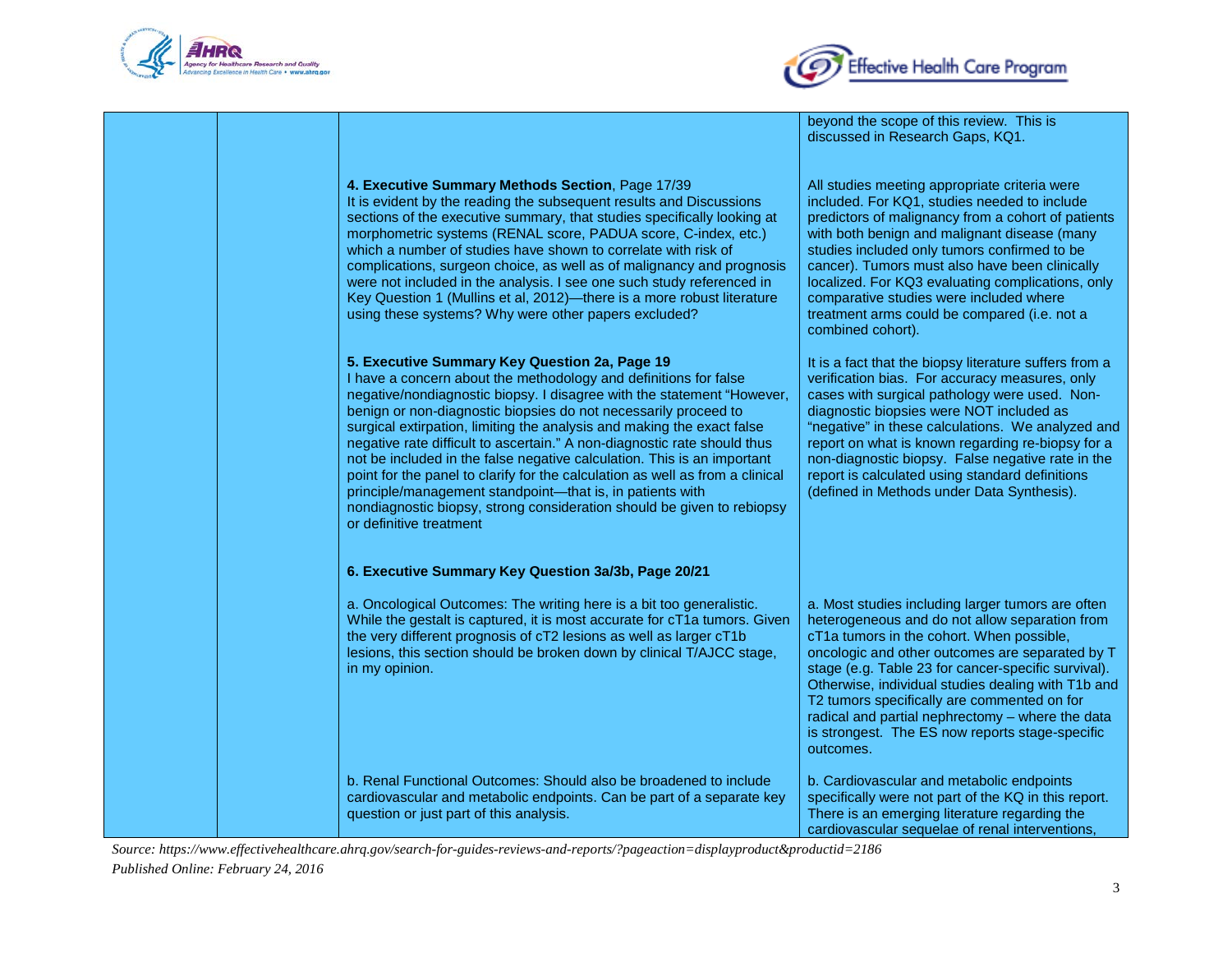



however the data is inconsistent and beyond the

|  |                                                                                                                                                                                                                                                                                                                                                                                                                                                                                                                                                                                                                                                                                                                               | scope of this review.                                                                                                                                                                                                                                                                                                                                                                                                                                                                                                                                     |
|--|-------------------------------------------------------------------------------------------------------------------------------------------------------------------------------------------------------------------------------------------------------------------------------------------------------------------------------------------------------------------------------------------------------------------------------------------------------------------------------------------------------------------------------------------------------------------------------------------------------------------------------------------------------------------------------------------------------------------------------|-----------------------------------------------------------------------------------------------------------------------------------------------------------------------------------------------------------------------------------------------------------------------------------------------------------------------------------------------------------------------------------------------------------------------------------------------------------------------------------------------------------------------------------------------------------|
|  | 7. Executive Summary Key Question 3, Page 22<br>Health Related Quality of life, I can understand including depression<br>and anxiety in this domain, but how valid is radical nephrectomy<br>providing greater quality of life for cancer control? This would seem to<br>contradict the findings of the section on oncological outcomes.                                                                                                                                                                                                                                                                                                                                                                                      | The strength of evidence for the four HRQOL<br>studies included in this analysis was<br>insufficient/low. The review simply reports the<br>data in these studies. Perception of patients may<br>dictate HRQL measures and increased<br>awareness of the oncological outcomes may<br>influence patient perception of the treatment they<br>received. Language has been added to the<br>limitations section that may assist in addressing<br>the contradiction perceived by the reviewer.<br>(Discussion, limitations of the evidence base,<br><b>KQ3a,</b> |
|  | 8. Executive Summary Key Question 3b, Page 23/Perioperative<br><b>Outcomes</b><br>Page 140 I have a significant issue, from an ethical and medico-legal<br>standpoint, from classifying 'conversion to open surgery' as a harm. If<br>the emphasis is on preventing harm, then conversion to open surgery<br>for the sake of safety from an ethical standpoint should not be<br>considered a harm. Furthermore, this would expose urologists,<br>financially and legally, and paradoxically decrease adoption of<br>minimally invasive surgical technique.                                                                                                                                                                    | We have made it explicit in the revised report that<br>this is not a harm but rather a metric that is<br>important for patients and surgeons to understand<br>when considering either minimally-invasive and/or<br>nephron-sparing approaches. Patients opting for<br>a certain procedure want to know the frequency of<br>a conversion. We have added language to the<br>appropriate section to clarify this point.                                                                                                                                      |
|  | 9. Executive Summary, Discussion Section, Page 28 (Discussion<br>regarding role of biopsy)<br>The sentence "For example, renal mass biopsy could be performed<br>prior to thermal ablation when its results could help determine<br>appropriate follow-up and treatment efficacy," is not in keeping with the<br>initial clinical T1 guidelines (Campbell et al., J Urol, 2009) or the follow<br>up guidelines (Donat et al., J Urol, 2009) and should be strengthened to<br>reflect the recommendation for biopsy, which should read as follows:<br>"For example, renal mass biopsy should be performed prior to thermal<br>ablation when its results could help determine appropriate follow-up<br>and treatment efficacy." | The discussion section is discussing hypothetical<br>settings where renal mass biopsy may be helpful.<br>The AUA and EAU guidelines regarding biopsy<br>are justified by the data in this systematic review.<br>We have adjusted the language to address this<br>issue. This section of the review is not meant to<br>endorse a guideline but rather discuss the data<br>surrounding renal mass biopsy in different<br>settings.                                                                                                                          |
|  | 10. Executive Summary, Discussion Section, Page 29 (Discussion<br>regarding role of ablation) I take issue with the statement "The higher<br>local recurrence rate does not necessarily indicate a biological failure of<br>treatment, but may be indicative of a higher rate of multiple treatments<br>being required to achieve a cancer-free state and uncertain                                                                                                                                                                                                                                                                                                                                                           | We removed this sentence. We clearly state the<br>worse local recurrence free rate associated with<br>thermal ablation.                                                                                                                                                                                                                                                                                                                                                                                                                                   |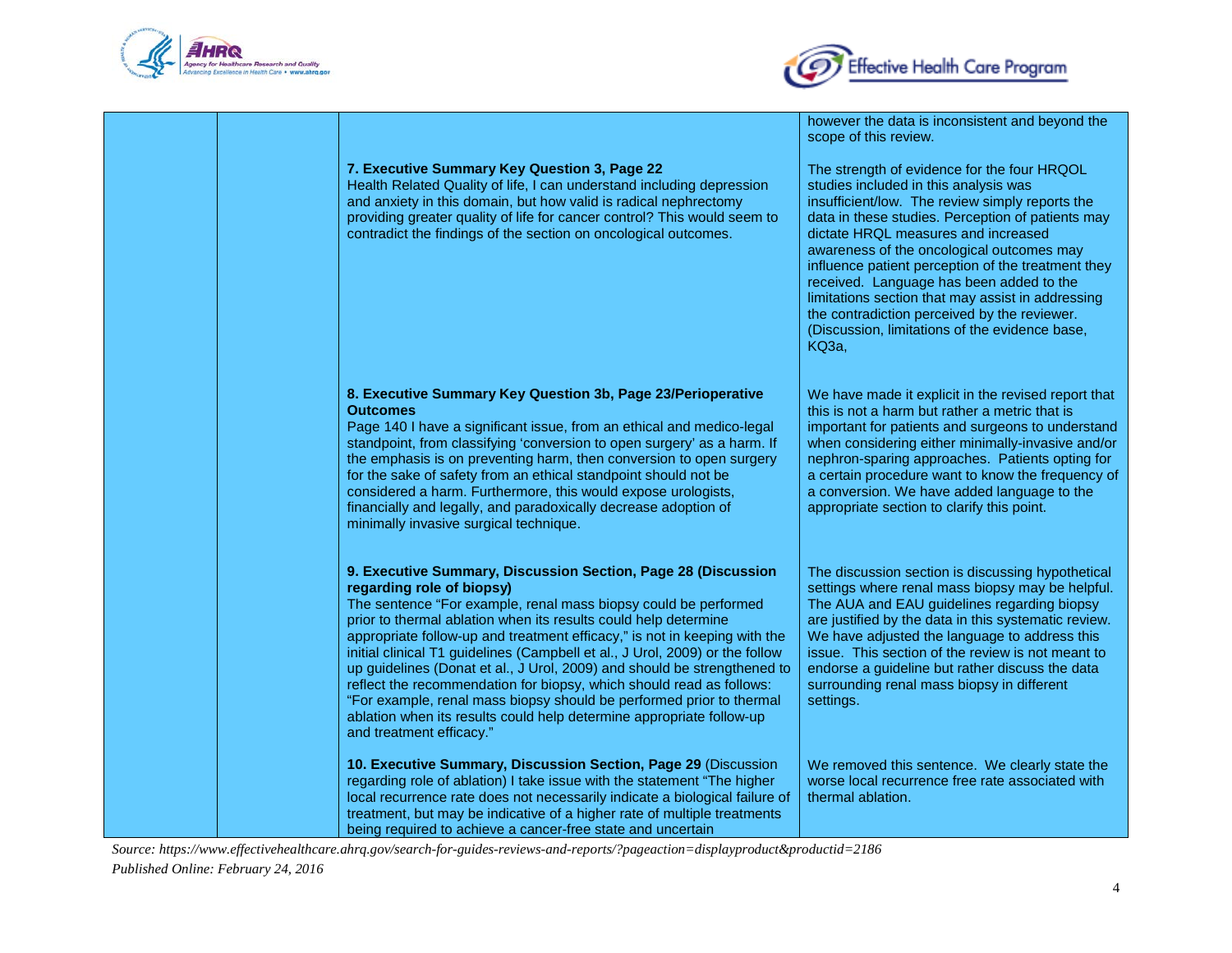



| outcomes related to the radiographic appearance of ablated tissue.<br>Regardless, patients should be counseled that an equivalent local<br>control rate with thermal ablation may require more than one<br>treatment."<br>By definition of more than one treatment is required, IT DOES<br>INDICATE BIOLOGICAL FAILURE of the treatment. Furthermore, this<br>contradicts the prior endorsement of the Definition of primary treatment<br>failure (promulgated by the working group on image guided therapy and<br>published in Radiology in 2005) which was endorsed by the initial<br>clinical T1 guidelines (Campbell et al., J Urol, 2009) or the follow up<br>guidelines (Donat et al., J Urol, 2009)                                                                                                                                                                                                                                                                                                                                                                                                                                                                                                                                                                                                                                                                                                                                                                                                                                                                                                                                                                                                                                                                                                                                                                                                        |                                                                                                       |
|-------------------------------------------------------------------------------------------------------------------------------------------------------------------------------------------------------------------------------------------------------------------------------------------------------------------------------------------------------------------------------------------------------------------------------------------------------------------------------------------------------------------------------------------------------------------------------------------------------------------------------------------------------------------------------------------------------------------------------------------------------------------------------------------------------------------------------------------------------------------------------------------------------------------------------------------------------------------------------------------------------------------------------------------------------------------------------------------------------------------------------------------------------------------------------------------------------------------------------------------------------------------------------------------------------------------------------------------------------------------------------------------------------------------------------------------------------------------------------------------------------------------------------------------------------------------------------------------------------------------------------------------------------------------------------------------------------------------------------------------------------------------------------------------------------------------------------------------------------------------------------------------------------------------|-------------------------------------------------------------------------------------------------------|
| 11. Executive Summary, Discussion Section, Page 29-30 (Executive<br>Summary Discussion regarding renal functional outcomes)/Page 147 of<br>the draft/Page 190, 194 of the Discussion<br>I disagree with the conclusion expressed in on Executive Summary<br>Page 29/30 (and page 147 of the draft), the following statement is<br>problematic: "While a greater decrease in serum creatinine may be<br>seen with radical nephrectomy, the incidence of progressive chronic<br>kidney disease and end-stage renal disease was low across all<br>management strategies. Additionally, the data is limited by the wide<br>range of reported outcomes and the time interval at which they are<br>reported. Therefore, the clinically significant implications of nephron-<br>sparing management strategies are not well elucidated by the current<br>data. Future studies of renal functional outcomes should report<br>baseline renal function (estimated glomerular filtration rate), short-term<br>(1-6 month) and long-term (1 year and longer) outcomes in an attempt<br>to better compare management strategies. Based largely on results<br>from partial nephrectomy series, this review suggests that patients with<br>excellent renal function and those with the poorest renal function<br>(chronic kidney disease stage 3 or greater) may not benefit from<br>nephron-sparing surgery - while those at intermediate risk (chronic<br>kidney disease stage 2) have the most to gain from nephron-sparing<br>approaches. This may be due to the significant renal reserve at normal<br>levels of renal function and low renal reserve at very low levels of renal<br>function."<br>This statement is problematic and incorrect for two main reasons-a)<br>an incorrect assumption about the nature of renal function and potential<br>change over time, b) a problematic scope of the analysis, which limits |                                                                                                       |
| its applicability to most patients with cortical renal tumors.<br>a. The statement makes recommendations based on the incorrect<br>assumption that renal function is static, and that renal functional                                                                                                                                                                                                                                                                                                                                                                                                                                                                                                                                                                                                                                                                                                                                                                                                                                                                                                                                                                                                                                                                                                                                                                                                                                                                                                                                                                                                                                                                                                                                                                                                                                                                                                            | a. We agree with the reviewer's comment, in that<br>this subgroup analysis is limited by power and by |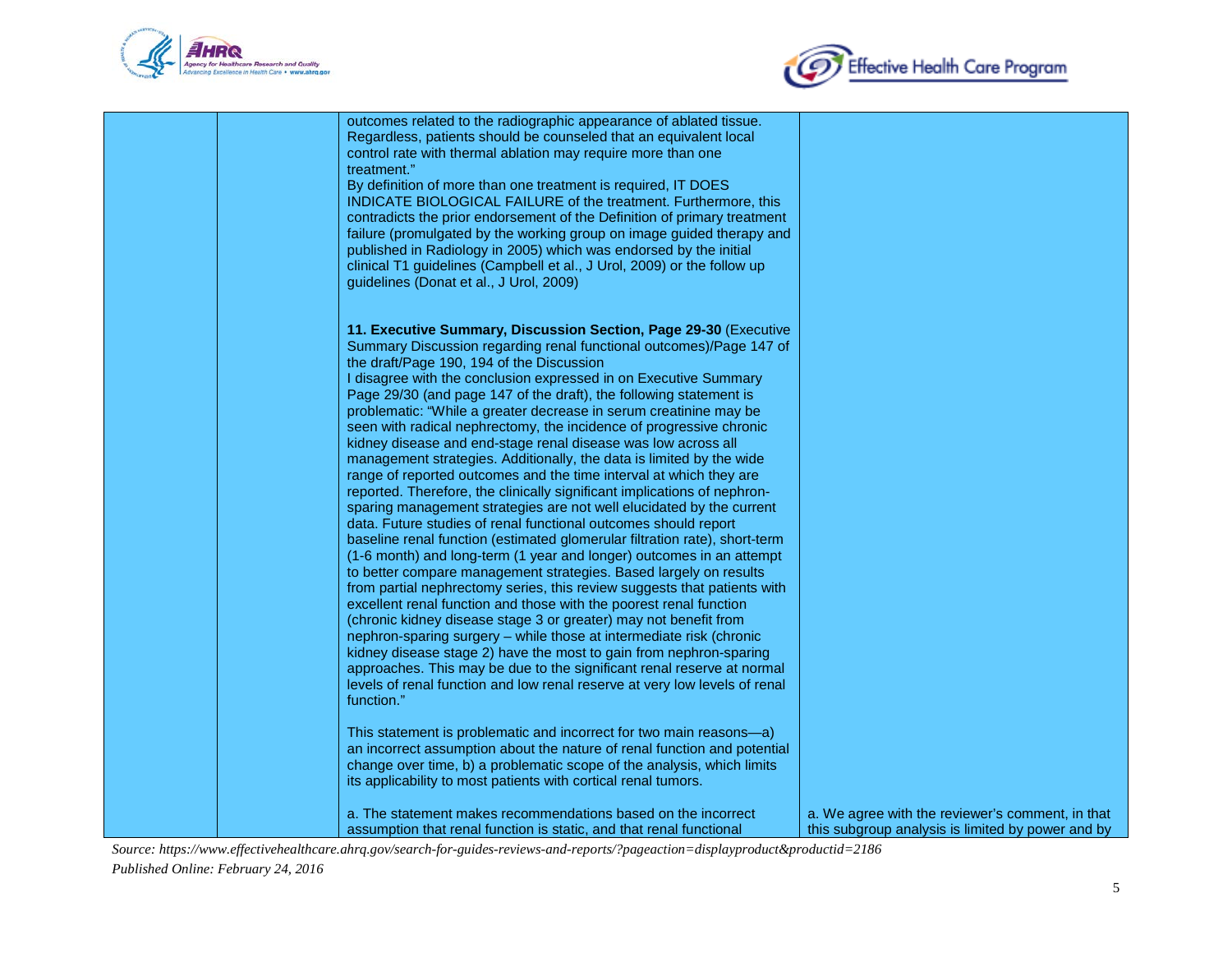



| outcomes are stable and immutable.<br>i. Even a patient without CKD-Stage I or II, if young enough will<br>experience renal functional decline over time. The fact that surgical<br>reduction of nephrons then sets a new baseline GFR, and where that<br>GFR is, in relation to change, and what we know about the rate of<br>change in GFR over time is still important. For example a new baseline<br>GFR of 50 for a 75 year old male may not be an issue, 57 year old<br>male (median age of diagnosis for RCC) who has a 20 year life<br>expectancy otherwise may certainly be.<br>ii. Even in the setting of surgically induced nephron loss, a proportion of<br>patients may nonetheless experience inexorable decline of their renal<br>function. A subset of these patients may indeed have normal GFR and<br>may have medical drivers towards CKD, but such a population<br>nonetheless exists. | limited data on long-term renal functional<br>outcomes (beyond 1 year). We have changed the<br>text to the following statement, "Our synthesis of<br>studies suggests that patients at the lowest<br>(preoperative eGFR <45 ml/min/1.73 m2) and<br>highest levels (preoperative eGFR >90<br>ml/min/1.73 m2) of kidney function may not<br>experience renal functional benefits from nephron<br>sparing procedures compared with radical<br>nephrectomy. However, this is likely due to<br>decreased numbers of studies reporting these<br>subgroups and outcomes, and the few studies<br>reporting follow-up beyond one year. Further<br>research should strive to identify the patients most<br>likely to benefit from nephron-sparing approaches<br>from a renal functional standpoint, and in<br>particular long-term development of chronic<br>kidney disease (CKD) and/or end stage renal<br>disease (ESRD)." |
|------------------------------------------------------------------------------------------------------------------------------------------------------------------------------------------------------------------------------------------------------------------------------------------------------------------------------------------------------------------------------------------------------------------------------------------------------------------------------------------------------------------------------------------------------------------------------------------------------------------------------------------------------------------------------------------------------------------------------------------------------------------------------------------------------------------------------------------------------------------------------------------------------------|--------------------------------------------------------------------------------------------------------------------------------------------------------------------------------------------------------------------------------------------------------------------------------------------------------------------------------------------------------------------------------------------------------------------------------------------------------------------------------------------------------------------------------------------------------------------------------------------------------------------------------------------------------------------------------------------------------------------------------------------------------------------------------------------------------------------------------------------------------------------------------------------------------------------|
| b. The scope of the analysis is problematic, and has limited applicability<br>to clinical decision making and the vast majority of patients presenting<br>with renal cortical neoplasms                                                                                                                                                                                                                                                                                                                                                                                                                                                                                                                                                                                                                                                                                                                    | b. We thank the reviewer for the comment. While<br>a synthesis of heterogeneous data is problematic,<br>we do feel our synthesis of these comparative<br>studies provides the best evidence in reporting<br>kidney function outcomes to providers and<br>patients. In addition, part of the process is to<br>identify research gaps to guide future research                                                                                                                                                                                                                                                                                                                                                                                                                                                                                                                                                       |
| i. There are unreferenced studies with far larger N values and rates of<br>CKD that were not referenced and used in the meta analysis. Why?                                                                                                                                                                                                                                                                                                                                                                                                                                                                                                                                                                                                                                                                                                                                                                | and improve patient care.<br>i. We have included comparative studies of<br>localized renal masses, and thus excluded some<br>of the large uncontrolled single-arm studies or<br>studies without adequate descriptions of tumor<br>localization. While these studies do give valuable<br>information on trajectories of kidney function, they<br>do not allow for adequate comparisons.                                                                                                                                                                                                                                                                                                                                                                                                                                                                                                                             |
| ii. The methodology should be broadened to include rates of<br>CV/metabolic endpoints. As it stands the question being asked frankly<br>has only limited clinical utility. While Progression to ESRD may seem to<br>be a solid and valid endpoint, however, renal insufficiency is associated<br>with a variety of sequelae that can impact life expectancy and quality of<br>life. While the strength of the conclusions to be derived from<br>retrospective analyses (large single/multicenter and national database<br>studies such as SEER-Medicare) will be criticized; data nonetheless                                                                                                                                                                                                                                                                                                              | ii. The impact of therapy on CV/metabolic<br>endpoints is beyond the scope of the KQs outlined<br>for this review. Please see similar comment<br>above for a more complete response. In our<br>discussion (research gaps), we added information<br>regarding these potential sequelae as important<br>points to consider when evaluating these                                                                                                                                                                                                                                                                                                                                                                                                                                                                                                                                                                     |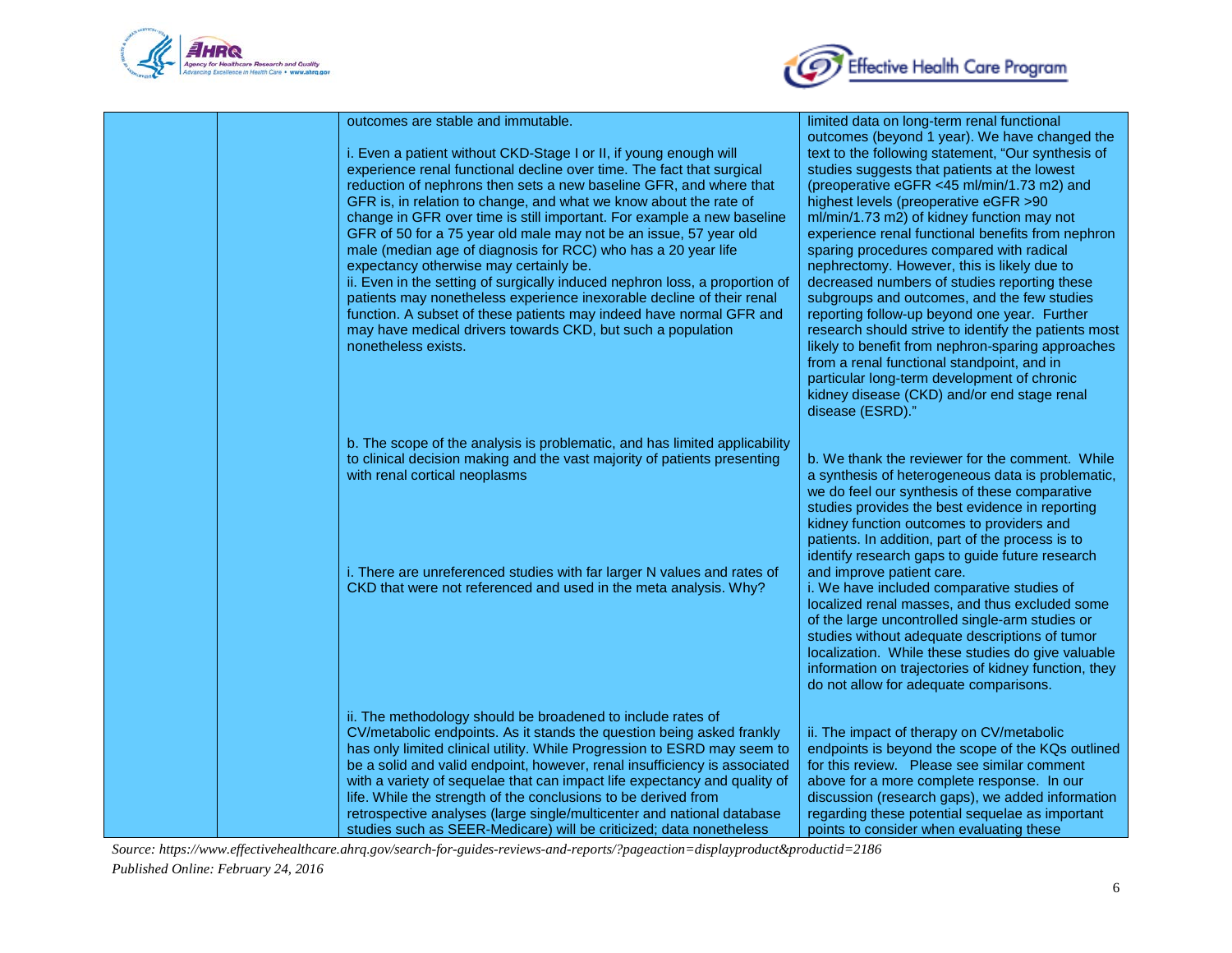



| suggest an impact long-term from renal surgery, on cardiovascular and     | treatment options.                                    |
|---------------------------------------------------------------------------|-------------------------------------------------------|
| metabolic sequelae, with a potential increased risk from radical          |                                                       |
| nephrectomy. Even if these studies are to be discounted as resulting      |                                                       |
| from selection bias, they should nonetheless be weighted in any           |                                                       |
| conclusion regarding recommendation of renal surgery, and in the          |                                                       |
| least, these data suggest that surgical nephron loss, by whatever         |                                                       |
| ultimate procedure, may indeed lead to further 'downstream' sequelae.     |                                                       |
| Using only ESRD as the ultimate endpoint is very problematic and          |                                                       |
| primitive, and lays into question the validity (as in the actual clinical |                                                       |
| utility and applicability) of the conclusion. Even progression on various |                                                       |
|                                                                           |                                                       |
| stages of CKD is, in and of itself, problematic without context. For this |                                                       |
| reason, CV and metabolic endpoints should be considered in the            |                                                       |
| analysis. Indeed, while the conclusion which reached may reflect the      |                                                       |
| poor quality of the data (all except one RCT for example), it would       |                                                       |
| nonetheless shed light on the current state of knowledge in this field    |                                                       |
| and may help shape practice based recommendations and future              |                                                       |
| investigational questions.                                                |                                                       |
|                                                                           |                                                       |
| 12. Executive Summary, Page 31:                                           |                                                       |
| The following statement is incorrect and should be removed "As            |                                                       |
| nephron-sparing approaches are only indicated for clinically localized    | We changed "only" to "mostly" in this sentence.       |
| tumors, these studies were included regardless of the reporting of        | We found multiple studies comparing partial           |
| clinical stage."                                                          | nephrectomy and radical nephrectomy. The              |
|                                                                           | partial nephrectomy cases can generally be            |
|                                                                           | assumed to involve clinically localized disease at    |
|                                                                           |                                                       |
|                                                                           | presentation, as this is the core indication for this |
|                                                                           | approach. For radical nephrectomy however we          |
|                                                                           | found that non-localized tumors are often             |
|                                                                           | included. Methodologically we required that           |
|                                                                           | radical nephrectomy studies explicitly state or       |
|                                                                           | show that the cases included were clinically          |
|                                                                           | localized and within the scope of this review. We     |
|                                                                           | acknowledge an emerging literature on partial         |
|                                                                           | nephrectomy for renal vein involvement or for         |
|                                                                           | metastatic disease but it remains that the            |
|                                                                           | overwhelming majority of studies using partial        |
|                                                                           | nephrectomy patients have patients with clinically    |
|                                                                           |                                                       |
|                                                                           | localized disease. This is not the case for the       |
|                                                                           | radical nephrectomy literature. This is clarified in  |
| Research Gaps, Page 32, Key Question 1: The report makes                  | Methods, Data Synthesis section                       |
| mention of emerging biomarkers and states that they should be             |                                                       |
| incorporated into composite models and validated prospectively. While     |                                                       |
| that may be correct, the analysis could also touch upon markers such      |                                                       |
| as CRP, platelet count, CAIX and other putative markers. As mentioned     | These were added to the ES research gaps.             |
| above, consideration should be made to analyze these.                     |                                                       |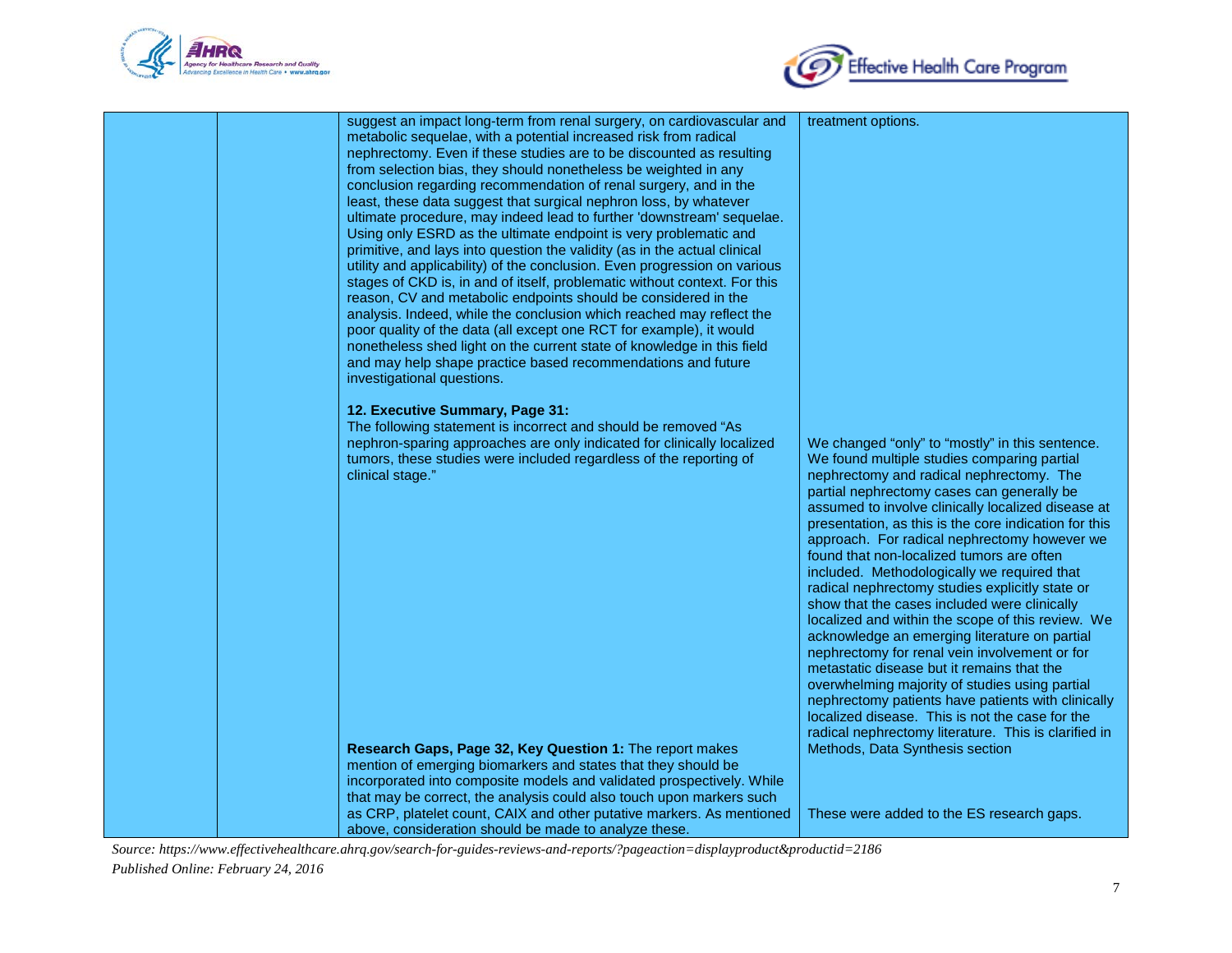



| <b>Public</b><br>reviewer #4<br>(Jonathan<br>Himmelfarb,<br><b>American</b><br><b>Society of</b><br><b>Nephrology)</b> | ASN agrees with the findings and statement that overall survival and<br>renal outcomes are favorable for nephron sparing surgery as<br>addressed in Question 3a. However, the Executive Summary and Key<br>Question 3b (pages 146-147) discourages nephron sparing surgery for<br>those with "excellent renal function and those with the poorest renal<br>function (Stage 3 or greater)." The society disagrees with this statement<br>since the recommendations are largely based on a few papers and<br>without substantial evidence to support the assertions.<br>The largest study of the four citations was the retrospective evaluation<br>of the EORTC study. The reviewers interpreted that those with "lower"<br>glomerular filtration rates (GFRs)-Stage 3 and above-did not benefit<br>from nephron sparing surgery (NSS) as this group did not have<br>significantly better survival in comparison to the radical nephrectomy<br>(RN) group. However, the majority of the study population (497<br>patients) had baseline creatinine <1.25 x upper limit of normal, and only<br>34 total patients had baseline creatinine >1.25 x upper limit of normal.<br>Thus, this study was underpowered to allow a true assessment of<br>treatment effect.<br>The Woldu paper also had too few patients (262 of 1306) in the Stage 3<br>group, with only 74 Stage 3B patients (GFR 30-44). Takagi showed<br>benefit of NSS for those with baseline GFR 45-59 (Stage 3A) but not<br>Stage 3B. This was also a small retrospective study with a total of 118<br>patients, and only 27 patients in the Stage 3B group. Clearly, the<br>numbers are very small in the advanced CKD categories. In fact, there | We agree with the reviewer's comment, in that<br>this subgroup analysis is limited by power and by<br>limited data on long-term renal functional<br>outcomes (beyond 1 year). We have changed to<br>the following statement, "Our synthesis of studies<br>suggests that patients at the lowest (preoperative<br>eGFR <45 ml/min/1.73 m2) and highest<br>(preoperative eGFR >90 ml/min/1.73 m2) levels of<br>kidney function may not experience renal<br>functional benefits from nephron sparing<br>procedures compared with radical nephrectomy.<br>However, this is likely due to decreased numbers<br>of studies reporting these subgroups and<br>outcomes, and the few studies reporting follow-up<br>beyond one year. Further research should strive<br>to identify the patients most likely to benefit from<br>nephron-sparing approaches from a renal<br>functional standpoint, and in particular long-term<br>development of chronic kidney disease (CKD)<br>and/or end stage renal disease (ESRD)." |
|------------------------------------------------------------------------------------------------------------------------|--------------------------------------------------------------------------------------------------------------------------------------------------------------------------------------------------------------------------------------------------------------------------------------------------------------------------------------------------------------------------------------------------------------------------------------------------------------------------------------------------------------------------------------------------------------------------------------------------------------------------------------------------------------------------------------------------------------------------------------------------------------------------------------------------------------------------------------------------------------------------------------------------------------------------------------------------------------------------------------------------------------------------------------------------------------------------------------------------------------------------------------------------------------------------------------------------------------------------------------------------------------------------------------------------------------------------------------------------------------------------------------------------------------------------------------------------------------------------------------------------------------------------------------------------------------------------------------------------------------------------------------------------------------------------------------------------------------|--------------------------------------------------------------------------------------------------------------------------------------------------------------------------------------------------------------------------------------------------------------------------------------------------------------------------------------------------------------------------------------------------------------------------------------------------------------------------------------------------------------------------------------------------------------------------------------------------------------------------------------------------------------------------------------------------------------------------------------------------------------------------------------------------------------------------------------------------------------------------------------------------------------------------------------------------------------------------------------------------------------|
|                                                                                                                        | is a trend for better kidney function in the eGFR <30 group treated with<br>NSS in the EORTC study and the freedom from new onset lower GFR<br>in the eGFR 30-44 group in the Takagi paper.<br>In summary, the Executive Summary conclusions (page ES-15) seem<br>to be overstated given the limited data. Until further studies are<br>performed among those with more advanced CKD (Stage 3B and<br>above), it is premature to have strong conclusions about groups who<br>should have nephron sparing surgery or radical nephrectomy.                                                                                                                                                                                                                                                                                                                                                                                                                                                                                                                                                                                                                                                                                                                                                                                                                                                                                                                                                                                                                                                                                                                                                                     | We have also updated the executive summary to<br>reflect more of this uncertainty "The incidence of<br>end stage renal disease was low in all<br>interventions; however, most studies have                                                                                                                                                                                                                                                                                                                                                                                                                                                                                                                                                                                                                                                                                                                                                                                                                   |
|                                                                                                                        |                                                                                                                                                                                                                                                                                                                                                                                                                                                                                                                                                                                                                                                                                                                                                                                                                                                                                                                                                                                                                                                                                                                                                                                                                                                                                                                                                                                                                                                                                                                                                                                                                                                                                                              | limitations with few patients and events; and<br>short-term follow-up"                                                                                                                                                                                                                                                                                                                                                                                                                                                                                                                                                                                                                                                                                                                                                                                                                                                                                                                                       |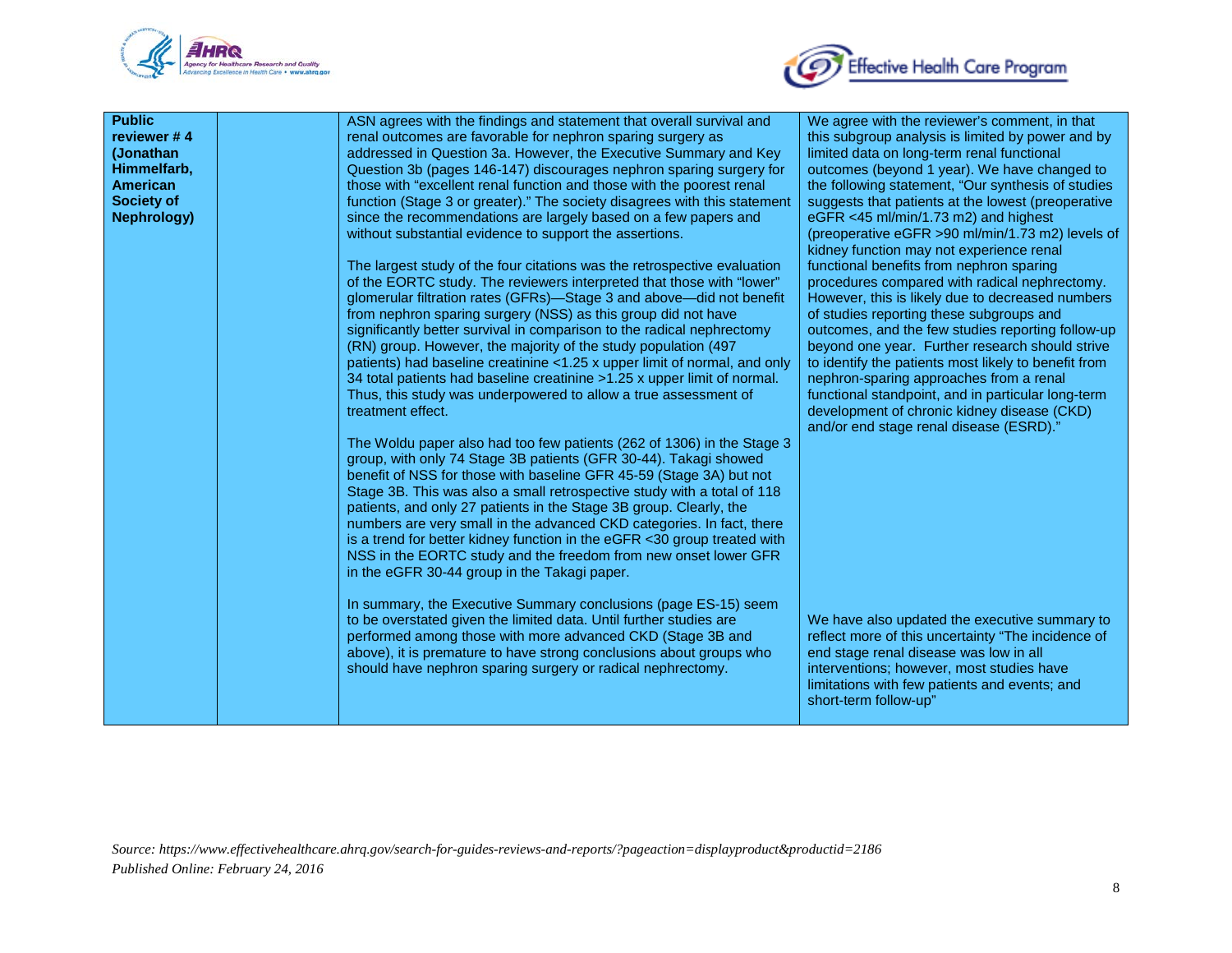



| Peer reviewer<br>#1 | Executive<br>Summary | Executive summary, background: The incidence has increased<br>"dramatically"; I'd prefer to see numbers about relative and absolute<br>increase. Would also reconsider choice of wording.                                                                                                                                                                                                                                                                                                                                                                         | The increase in RCC incidence is a well-<br>documented phenomenon, demonstrating an<br>increase in incidence of 2-3% per year since the<br>1970's. One of the seminal references<br>documenting this observation has been added.                                                                                                                                                                                                                                                                                                                                                                                                                                      |
|---------------------|----------------------|-------------------------------------------------------------------------------------------------------------------------------------------------------------------------------------------------------------------------------------------------------------------------------------------------------------------------------------------------------------------------------------------------------------------------------------------------------------------------------------------------------------------------------------------------------------------|-----------------------------------------------------------------------------------------------------------------------------------------------------------------------------------------------------------------------------------------------------------------------------------------------------------------------------------------------------------------------------------------------------------------------------------------------------------------------------------------------------------------------------------------------------------------------------------------------------------------------------------------------------------------------|
|                     |                      | > 2. I would consider making a distinction between active surveillance<br>with curative intent versus watchful waiting with no such intent. In the<br>case of the latter, such as a patient with limited life expectancy due to<br>coexisting medical comorbidities no treatment (or follow-up for that<br>matter) may be indicated.                                                                                                                                                                                                                              | The difference between active surveillance (AS)<br>and watchful waiting (WW) has been clarified by<br>the following language:<br>It is important to note a difference between active<br>surveillance with curative intent versus watchful<br>waiting. The latter constitutes a strategy where<br>treatment is never entertained and surveillance<br>imaging is infrequent or does not occur at all.<br>Studies of watchful waiting are not examined in<br>this report. (Introduction, Therapeutic<br>Interventions and Outcomes, paragraph 1)<br>(Methods, Therapeutic Interventions and<br>Outcomes). This report does not include WW<br>without therapeutic intent. |
|                     |                      | > 3. Therapeutic interventions and outcomes: Please be<br>precise when you use the terms "standard", "recommendation" and<br>"option" and are referring to the strength of recommendations used by<br>the AUA for the relevant guideline you are citing. A<br>standard" recommendation should not be equated with the standard of<br>care. It may be helpful to put these terms into quotation marks. I would<br>also consider explaining what they meant for this guideline, especially<br>since a great guideline methodology has been evolving over the years. | More precise wording was used and the terms<br>were put in quotations so as not to equate them<br>with "standard of care."                                                                                                                                                                                                                                                                                                                                                                                                                                                                                                                                            |
| <b>TEP#2</b>        | Introduction         | well laid out problem                                                                                                                                                                                                                                                                                                                                                                                                                                                                                                                                             | Thank you.                                                                                                                                                                                                                                                                                                                                                                                                                                                                                                                                                                                                                                                            |
| <b>TEP#3</b>        | Introduction         | This section is well written. The definitions of fine needle aspiration and<br>core biopsy should be stated in this section.                                                                                                                                                                                                                                                                                                                                                                                                                                      | In the introduction section we state "Percutaneous"<br>renal mass sampling can be done by fine needle<br>aspiration with a reading of the sample by a<br>cytopathologist or via core biopsy with a reading<br>by a surgical pathologist." This is to define these<br>terms early.                                                                                                                                                                                                                                                                                                                                                                                     |
| <b>TEP #4</b>       | Introduction         | Clear and concise; no changes                                                                                                                                                                                                                                                                                                                                                                                                                                                                                                                                     | Thank you                                                                                                                                                                                                                                                                                                                                                                                                                                                                                                                                                                                                                                                             |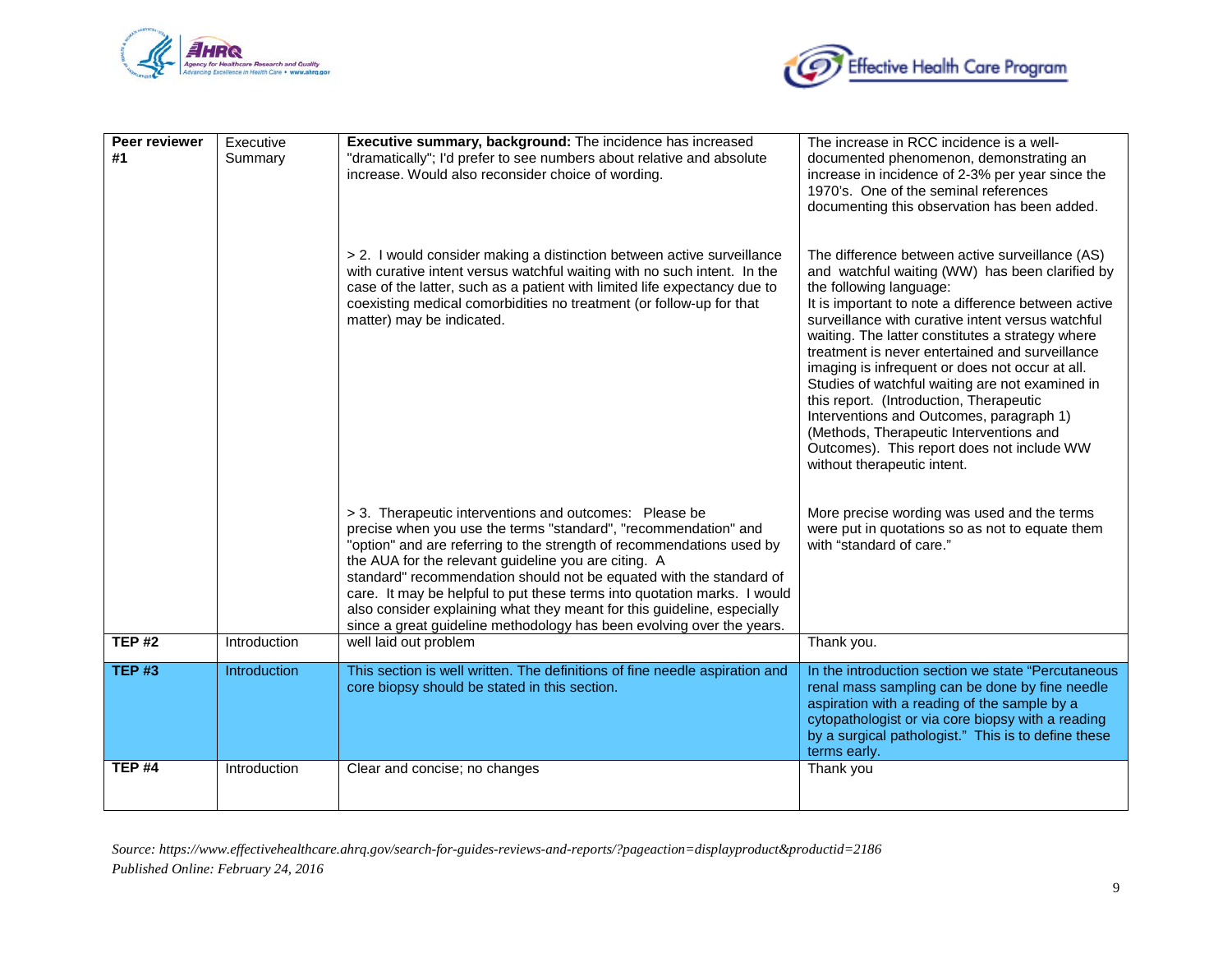



| <b>TEP#5</b>                                                                     | Introduction | Appropriate. It explains the need of an evidence review to be performed<br>now.                                                                                                                                                                                                                                                                                                                                                                                                                      | Thank you                                                                                                                                                                                                                                                                                                                                                                                                                                                             |
|----------------------------------------------------------------------------------|--------------|------------------------------------------------------------------------------------------------------------------------------------------------------------------------------------------------------------------------------------------------------------------------------------------------------------------------------------------------------------------------------------------------------------------------------------------------------------------------------------------------------|-----------------------------------------------------------------------------------------------------------------------------------------------------------------------------------------------------------------------------------------------------------------------------------------------------------------------------------------------------------------------------------------------------------------------------------------------------------------------|
| <b>Public</b><br><b>Reviewer #2</b><br>(Nenellia<br>Bronson,<br>American         | Introduction | 1. The abstract does not adequately reflect the executive summary<br>and/or overstates the findings. The abstract never defines localized<br>RCC target population. Is not defined until ES17 making interpretation<br>of abstract unnecessarily obscure.                                                                                                                                                                                                                                            | The first sentence of the Structured Abstract<br>clearly defines the study population as patients<br>with a renal mass suspicious for RCC.                                                                                                                                                                                                                                                                                                                            |
| <b>Urological</b><br><b>Association</b><br><b>Education and</b><br>Research Inc) |              | Abstract and ES 8 I believe the wording thermal ablation offered the<br>most favorable perioperative outcomes is misleading and too strong.<br>Thermal ablations are not operations they are percutaneous<br>procedures so comparing a procedure to an operation is apples and<br>oranges                                                                                                                                                                                                            | Perioperative outcomes are the consistent<br>terminology used throughout the report. The<br>ablation literature includes both percutaneous and<br>laparoscopic approaches. The argument that<br>ablation constitutes a "procedure" and not an<br>"operation" is largely semantic and, for<br>consistency, we maintain the title "perioperative<br>outcomes" to define this measure for any<br>intervention throughout the report, including<br>percutaneous ablation. |
|                                                                                  |              | Ablation does not consistently demonstrate the most favorable<br>outcomes, which implies multiple metrics need to specify that ablation<br>had the shortest LOS lowest EBL and fewest conversions which is a<br>metric that can't be measured against open cases.                                                                                                                                                                                                                                    | We respectfully disagree given that ablation can<br>be performed laparoscopically and<br>percutaneously, but also because percutaneous<br>procedures could have a rate of conversion and<br>blood loss. We acknowledge the limitations in<br>these studies and data, however, we included<br>existing comparative studies accepted by peer-<br>reviewed journals that reported on these metrics.                                                                      |
|                                                                                  |              | Abstract you need to be very careful when comparing AKI rates among<br>modalities. It is expected that a more precipitous drop in eGFR and<br>bump in Scr will occur after RNx. I did not find a definition in this<br>document of AKI and I am afraid they are using a change in GFR as<br>AKI which then disproportionately affects RNx data interpretation.                                                                                                                                       | AKI is evaluated in both the renal functional<br>outcomes section and the harms section of KQ3a.<br>In the harms section, AKI is tabulated as reported<br>by study authors. In the renal functional<br>outcomes section, AKI is defined by strict GFR<br>definitions. We have clarified this point.                                                                                                                                                                   |
|                                                                                  |              | d. Abstract - I disagree with the conclusion percutaneous renal mass<br>sampling with core biopsy is a safe and sensitive procedure but has a<br>high nondiagnostic rate. A 16 nondiagnostic rate is not high and<br>moreover reflects the results of a single attempted core bx. the rate is<br>far lower on re-biopsy and with improved hospital processes at most<br>major centers i.e. cytopathologist or tech in radiology at time of bx.<br>nonetheless a 16 nondiagnostic rate is rather low. | We changed the language to state: "but is<br>associated with a significant non-diagnostic rate."<br>While re-biopsy increases the diagnostic yield,<br>they are only selectively performed and thus some<br>patients having a non-diagnostic biopsy patients<br>live with uncertainty or proceed to treatment.<br>Language was added to the Research Gaps<br>section to address this issue.                                                                           |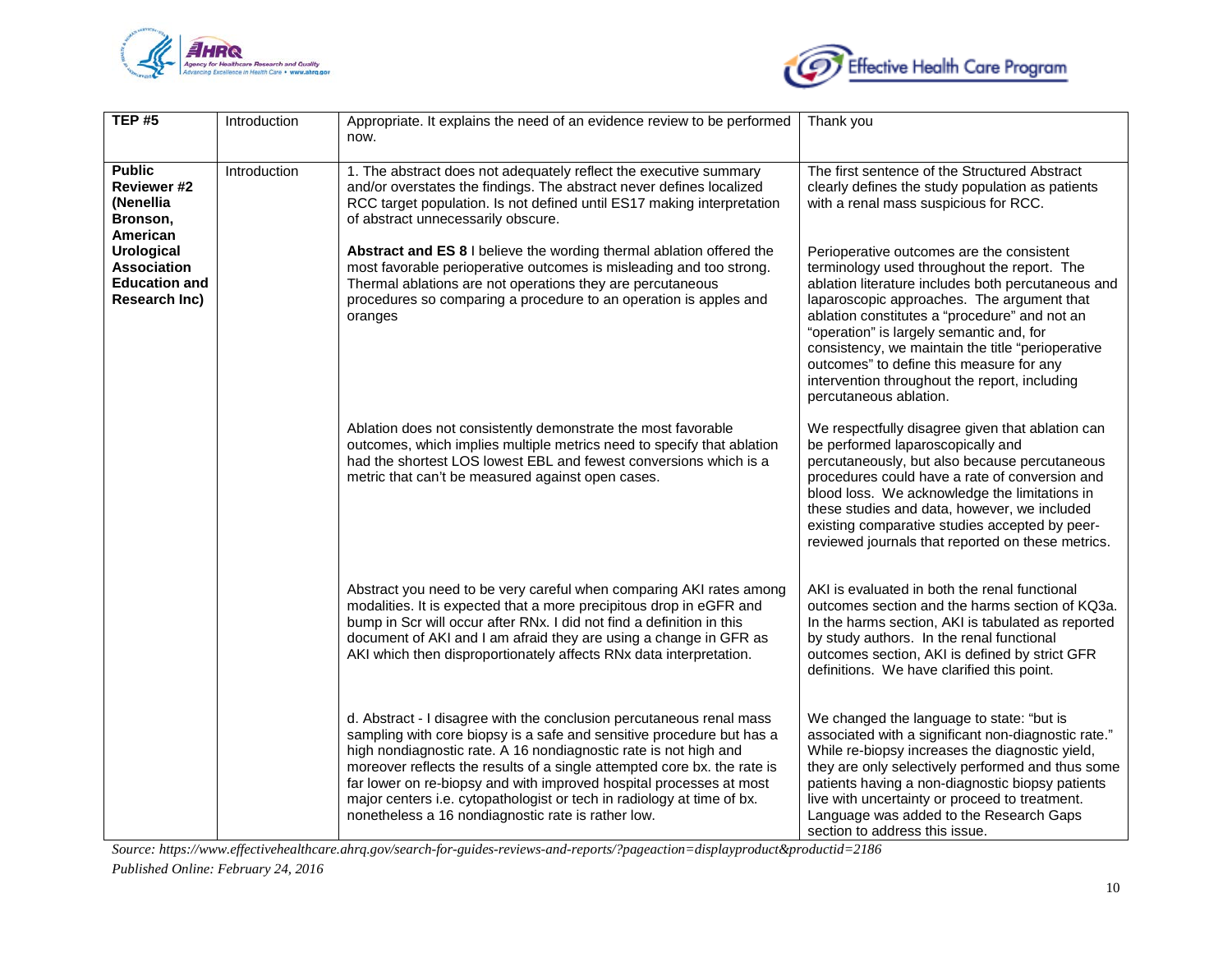



|  | Abstract is inconsistent with harms. In the results it states when<br>evaluating postoperative harms all interventional strategies were<br>approximately equivalent while in the conclusions it states thermal<br>ablation has the highest local recurrence rate but favorable<br>perioperative outcomes and harms. All strategies cannot have<br>equivalent harms but ablation has favorable ones.                                                                                                                                                                                                                                                                                                                                                                                                                                                                                                                                                                                                                                                                                                                                                                      | The confusion here may stem from the difference<br>between "perioperative outcomes" and "harms."<br>These are defined in the PICOTS (Table 1) and<br>clarified in the KQ3a sections. The abstract was<br>changed to indicate that TA has more favorable<br>perioperative outcomes. The abstract and text<br>clearly demonstrate the differences in harms<br>among treatment strategies.                                                                                                                                                                 |
|--|--------------------------------------------------------------------------------------------------------------------------------------------------------------------------------------------------------------------------------------------------------------------------------------------------------------------------------------------------------------------------------------------------------------------------------------------------------------------------------------------------------------------------------------------------------------------------------------------------------------------------------------------------------------------------------------------------------------------------------------------------------------------------------------------------------------------------------------------------------------------------------------------------------------------------------------------------------------------------------------------------------------------------------------------------------------------------------------------------------------------------------------------------------------------------|---------------------------------------------------------------------------------------------------------------------------------------------------------------------------------------------------------------------------------------------------------------------------------------------------------------------------------------------------------------------------------------------------------------------------------------------------------------------------------------------------------------------------------------------------------|
|  | 2. In the executive summary.<br>ES 1 states active surveillance has emerged as an option for patients<br>with small renal masses, a low likelihood of aggressive malignancy,<br>and/or a limited life expectancy. it is also an option for patients with<br>significant operative risks not just limited life expectancy                                                                                                                                                                                                                                                                                                                                                                                                                                                                                                                                                                                                                                                                                                                                                                                                                                                 | We added "procedure limiting comorbidity" to the<br>list.                                                                                                                                                                                                                                                                                                                                                                                                                                                                                               |
|  | b.ES5 states and negative predictive value of 60.0 percent but 16<br>percent of biopsies were nondiagnostic. The majority of nondiagnostic<br>biopsies were found to correspond with malignant surgical pathology<br>88.9. The negative predictive value of biopsy was estimated to be 60<br>percent. However benign or nondiagnostic biopsies do not necessarily<br>proceed to surgical extirpation limiting the analysis and making the<br>exact false negative rate difficult to ascertain. Therefore, the strength of<br>evidence for diagnostic accuracy of renal mass sampling was graded<br>as moderate. The reviewers need to distinguish nondiagnostic biopsies<br>missed, the tumor got only fat or normal kidney, from negative biopsies.<br>This is an acknowledged problem with the literature and adversely<br>affects the NPV. One way to evaluate this is to look at the rebx data for<br>nondiagnostic biopsies. Admittedly, limited but the way this is currently<br>written underrepresents the value of the renal mass biopsy. The<br>authors are willing to concede the use of reablation ES7 improves<br>outcomes and should so the same for rebx. | These are excellent points. Non-diagnostic<br>biopsies were NOT used to calculate the NPV and<br>other parameters. Only negative biopsies with a<br>known benign entity was used. Fat and normal<br>kidney when delineated by the authors was<br>categorized as non-diagnostic and NOT used in<br>the calculations. We have calculated accuracy<br>following a second biopsy (79.8%), but caution<br>that authors only biopsy a selective group the<br>second time around. Language was added to the<br>discussion (KQ2) to the point of repeat biopsy. |
|  | ii. The data on the strength of biopsy are best considered by 3 distinct<br>categorical variables for those that go on to be removed cancer y/n,<br>histology right/wrong, grade up/down.                                                                                                                                                                                                                                                                                                                                                                                                                                                                                                                                                                                                                                                                                                                                                                                                                                                                                                                                                                                | We agree. All three metrics are addressed in the<br>results section of the report, KQ2: histology<br>(cancer vs benign, clear cell vs other, and grade<br>concordance).                                                                                                                                                                                                                                                                                                                                                                                 |
|  | iii. The data note a difference in undiagnosed and treated SRMs. this<br>should be mentioned in with the bx data. What of those lesions that are<br>treated by ablation NSSRNAS never obtain a histologic dx a downside<br>to ablation and ASc.                                                                                                                                                                                                                                                                                                                                                                                                                                                                                                                                                                                                                                                                                                                                                                                                                                                                                                                          | Thank you. The following statement was added to<br>ES: "Although histologic confirmation was not<br>required for thermal ablation studies, most<br>institutional studies only included biopsy                                                                                                                                                                                                                                                                                                                                                           |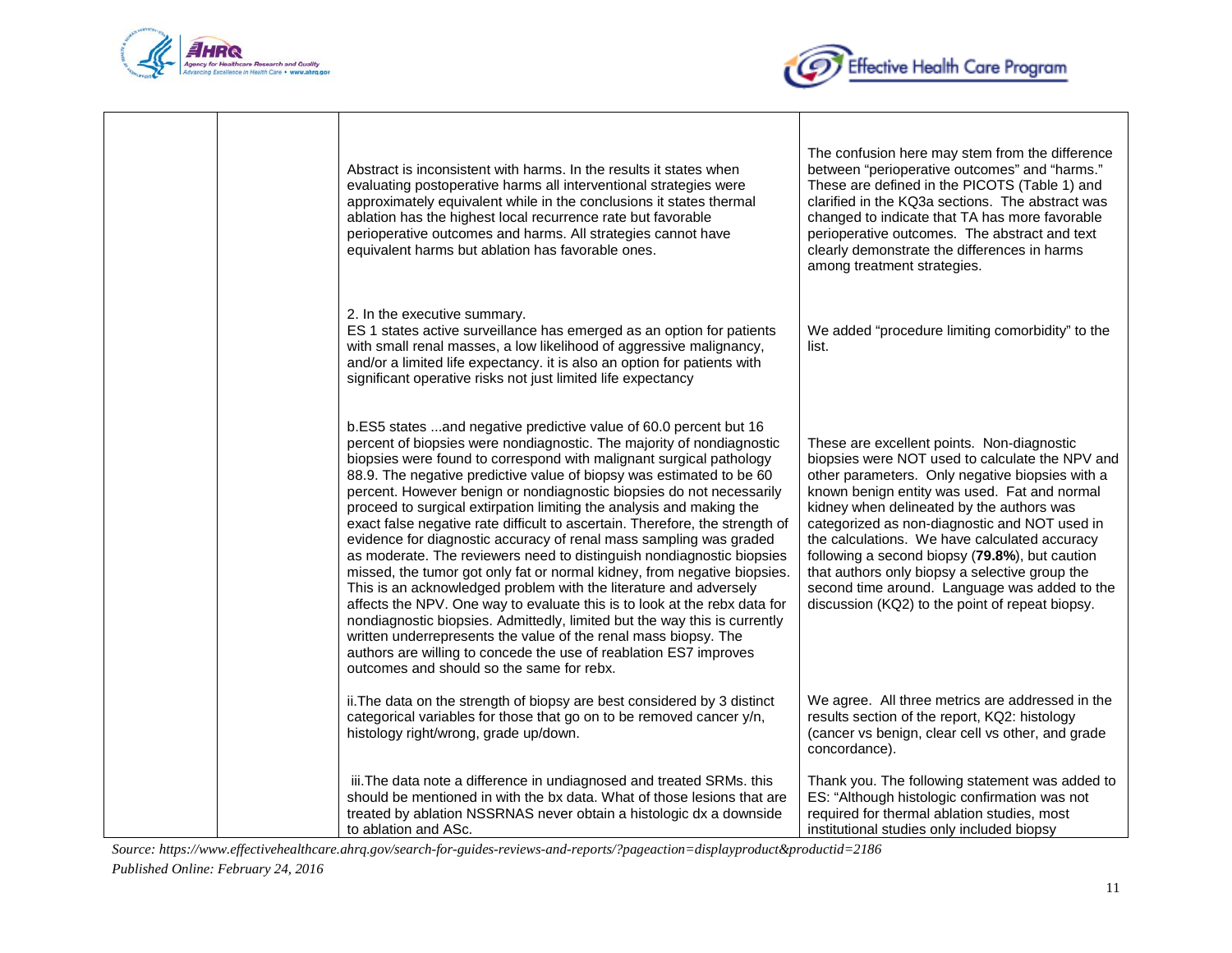



ES6 The strength of evidence was moderate for the finding of equivalent cancer-specific survival for thermal ablation versus radical nephrectomy and low for thermal ablation versus partial nephrectomy. Metastasis free survival did not differ between any treatment modalities with low strength of evidence on pairwise comparisons except for partial nephrectomy vs. thermal ablation. where there was moderate strength of evidence for equivalent metastasis free survival it is unclear how the strength of evidence differs comparing thermal ablation to radical v partial NTX as there are no studies that make said comparisons. d.ES 16 states Based largely on results from partial nephrectomy

series this review suggests that patients with excellent renal function and those with the poorest renal function chronic kidney disease stage 3 or greater may not benefit from nephron sparing surgery while those at intermediate risk chronic kidney disease stage 2 have the most to gain from nephrons paring approaches. This may be due to the significant renal reserve at normal levels of renal function and low renal reserve at very low levels of renal function. Further research should strive to identify the patients most likely to benefit from nephron sparing approaches from a renal functional standpoint. The data are not strong enough to determine at what eGFR CKD status NSS is best suited. The immediate goal of NSS is to maintain enough nephrons to maintain renal function and avoid HD which means NSS is appropriate for many pts with CKD3 and to avoid more rapid future decline in those with adequate renal function in those with CKD 4 and medical renal disease. The statement as written is not an accurate reflection of the published literature or current clinical management.

Data about urine leaks and other urologic complications such as abscess appears to be missing and clearly is more common after PNx than RNx. Studies from MSKCC show more such complications after PNx than RN. Also the randomized trial showed this, more urine leaks after PN, more patients needing repeat surgery etc. Expert opinion will clearly support this.

confirmed tumors and the rate of histologic confirmation was lower for thermal ablation patients in SEER studies."

Strength of evidence was rated as moderate for cancer-specific survival for thermal ablation vs. radical nephrectomy due to consistent and precise study findings with and medium study limitations (mostly selection bias, TABLE 27). Thermal ablation vs. partial nephrectomy had low SOE due to inconsistent findings and high study limitations of studies. Two included studies do include all three treatments.

We agree with the reviewer' comment, in that this subgroup analysis is both limited by power and limited by long term renal functional outcomes (beyond 1 year). We have changed to the following statement, "Our synthesis of studies suggests that patients at the lowest (preoperative eGFR <45 ml/min/1.73 m2) and highest levels (preoperative eGFR >90 ml/min/1.73 m2) of kidney function may not experience renal functional benefits from nephron sparing procedures compared with radical nephrectomy. However, this is likely due to decreased numbers of studies reporting these subgroups and outcomes, and the few studies reporting follow-up beyond one year. Further research should strive to identify the patients most likely to benefit from nephron-sparing approaches from a renal functional standpoint, and in particular long-term development of chronic kidney disease (CKD) and/or end stage renal disease (ESRD)."

Thank you. It is highlighted in the text more explicitly. Table 43 lists the partial nephrectomy vs. radical nephrectomy harms and bold faced items are deemed to be significant. This includes ureteral injury, urine leak, and abscess. .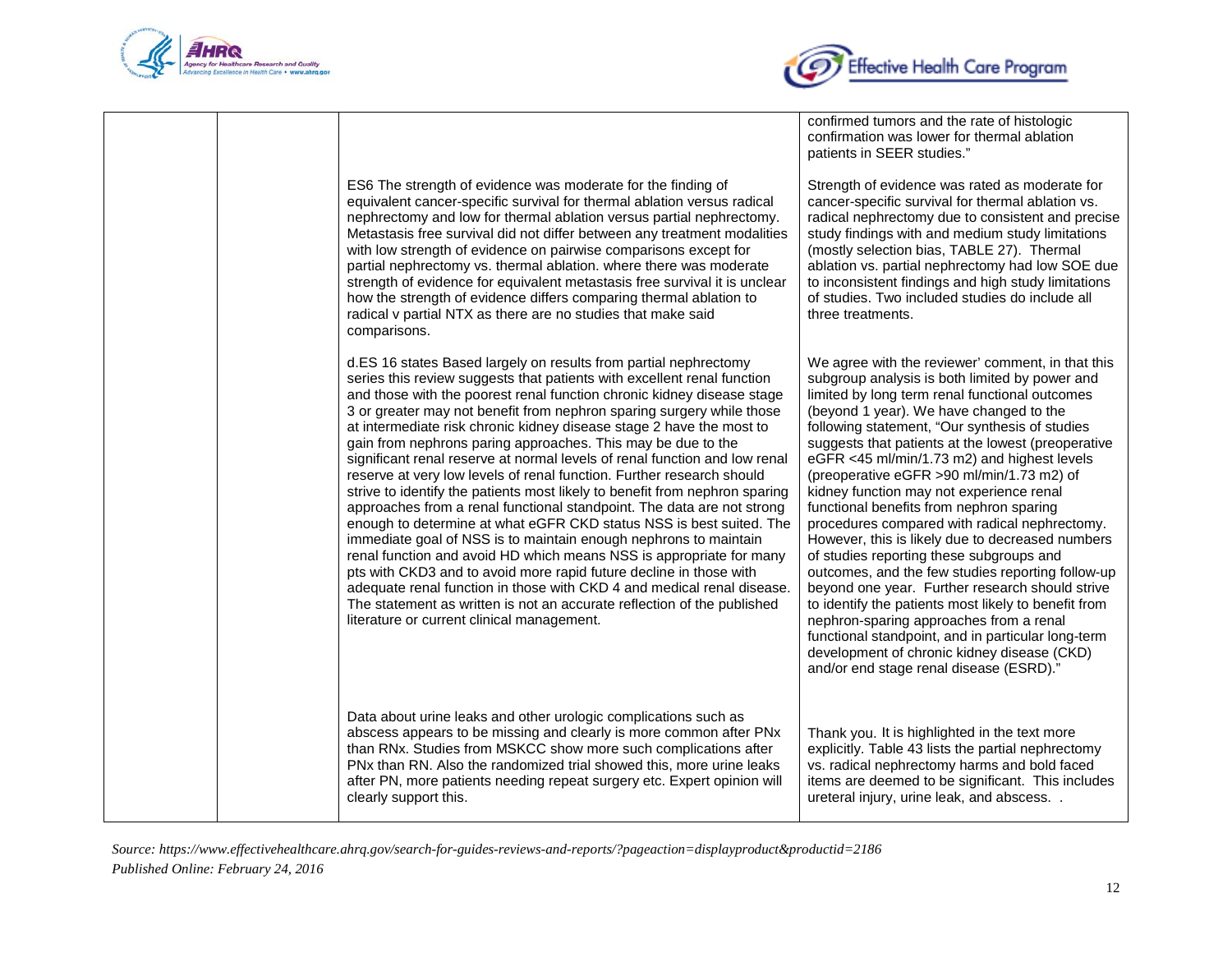



| <b>Public</b>                    | Introduction | <b>Introduction Section, Page 36</b>                                                                                                                  |                                                    |
|----------------------------------|--------------|-------------------------------------------------------------------------------------------------------------------------------------------------------|----------------------------------------------------|
| <b>Reviewer #3</b><br>(Ithaar H. |              | In discussing the prognosis of Stage I and Stage II RCC, a greater<br>distinction needs to be drawn (for example the text states "5 year              | Thank you. The introduction has been amended.      |
| Derweesh,                        |              | survival rates better than 85%"- that may be so for both, but for Stage                                                                               |                                                    |
| <b>Moores UCSD</b>               |              | I, these rates are usually better than 90%, whereas for Stage II, these                                                                               |                                                    |
| <b>Cancer</b>                    |              | are in the upper 70s-low 80s").                                                                                                                       |                                                    |
| Center)                          |              |                                                                                                                                                       |                                                    |
|                                  |              | Therapeutic Interventions and Outcomes, Page 37 The statement                                                                                         | Thank you for this excellent point. We amended     |
|                                  |              | "Controversies exist regarding the ideal management for renal masses<br>of different stages. For example, partial nephrectomy has emerged as          | the sentence to reflect this important conclusion. |
|                                  |              | the recommended treatment for T1 renal masses, yet the single                                                                                         |                                                    |
|                                  |              | randomized, prospective study demonstrated improved overall survival                                                                                  |                                                    |
|                                  |              | with radical nephrectomy.26" Should be amended. When analysis was                                                                                     |                                                    |
|                                  |              | confined to Renal Cell Carcinoma patients, EORTC 30904 did not show                                                                                   |                                                    |
|                                  |              | OS advantage for RN. This should be added to the above mentioned                                                                                      |                                                    |
|                                  |              | statement.                                                                                                                                            |                                                    |
|                                  |              | <b>Current Guidelines and Shortcomings, Page 38</b>                                                                                                   |                                                    |
|                                  |              | The statement "In 2009, the AUA published the guideline used most                                                                                     |                                                    |
|                                  |              | widely by the United States urological community. This guideline was                                                                                  |                                                    |
|                                  |              | largely based on expert opinions and the best studies available at the                                                                                |                                                    |
|                                  |              | time, which were observational and retrospective in design.23" Should                                                                                 |                                                    |
|                                  |              | be amended to reflect that fact that there was a meta-analysis of the                                                                                 | Thank you. This is now changed in the text.        |
|                                  |              | literature in the guidelines. Would suggest the following: "In 2009, the<br>AUA published the guideline used most widely by the United States         |                                                    |
|                                  |              | Urological community. This guideline was based on expert opinions                                                                                     |                                                    |
|                                  |              | and a meta-analysis of the best studies available at the time, which                                                                                  |                                                    |
|                                  |              | were observational and retrospective in design.23"                                                                                                    |                                                    |
|                                  |              |                                                                                                                                                       |                                                    |
|                                  |              | Current Guidelines and Shortcomings, Page 38                                                                                                          |                                                    |
|                                  |              | The statement "Patients with surgical chronic kidney disease (defined                                                                                 | Thank you. The reviewer's wording is more          |
|                                  |              | as chronic kidney disease as a result of surgical nephron loss or injury)<br>are different, with stable long-term renal function and improved overall | precise and this change has been made.             |
|                                  |              | survival, from patients with chronic kidney disease resulting from                                                                                    |                                                    |
|                                  |              | medical renal disease." Should be amended to reflect the fact that even                                                                               |                                                    |
|                                  |              | with CKD-S a subset of patients may experience decline. The tone of                                                                                   |                                                    |
|                                  |              | this sentence may need to be softened. Would suggest the following:                                                                                   |                                                    |
|                                  |              | "Patients with surgical chronic kidney disease (defined as chronic                                                                                    |                                                    |
|                                  |              | kidney disease as a result of surgical nephron loss or injury) are                                                                                    |                                                    |
|                                  |              | different, with more stable long-term renal function and improved                                                                                     |                                                    |
|                                  |              | overall survival for most, compared to patients with chronic kidney<br>disease resulting from medical renal disease."                                 |                                                    |
|                                  |              |                                                                                                                                                       |                                                    |
|                                  |              |                                                                                                                                                       |                                                    |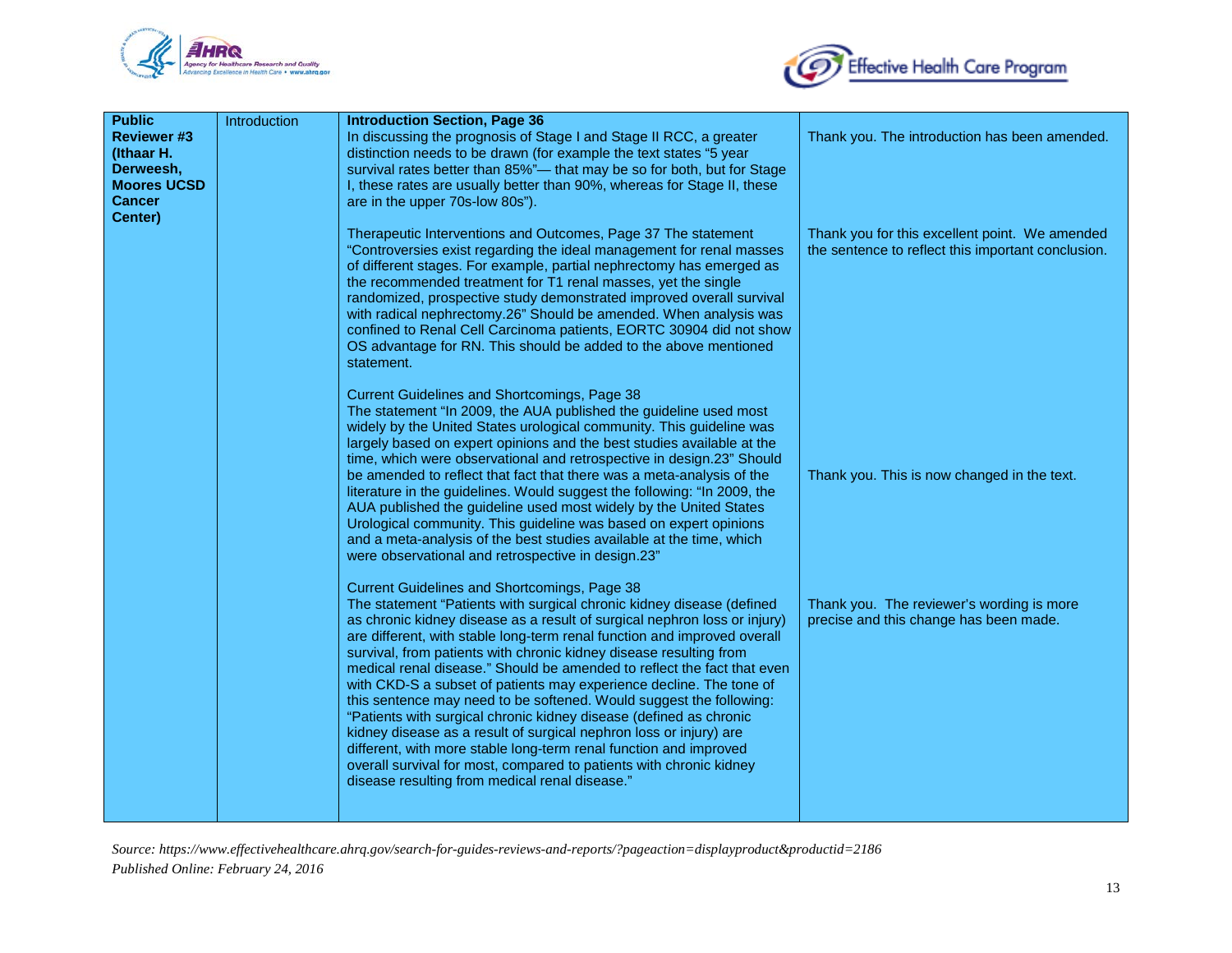



| <b>Peer Reviewer</b><br>#2 | Introduction   | The introduction is clear and well written.                                                                                                                                                                                                                     | Thank you |
|----------------------------|----------------|-----------------------------------------------------------------------------------------------------------------------------------------------------------------------------------------------------------------------------------------------------------------|-----------|
| <b>Peer Reviewer</b><br>#3 | Introduction   | Well done, clear no concerns.                                                                                                                                                                                                                                   | Thank you |
| <b>TEP#2</b>               | <b>Methods</b> | appropriate inclusion/exclusion                                                                                                                                                                                                                                 | Thank you |
| <b>TEP#3</b>               | Methods        | The inclusion and exclusion criteria are justifiable. The search<br>strategies are explicitly stated and they are logical. The definitions or<br>diagnostic criteria for the outcome measures are appropriate. The<br>statistical methods used are appropriate. | Thank you |
| <b>TEP #4</b>              | <b>Methods</b> | Well-reasoned; no changes.                                                                                                                                                                                                                                      | Thank you |
| <b>TEP #5</b>              | <b>Methods</b> | The inclusion and exclusion criteria are justifiable. The search<br>strategies are stated explicitly. The definitions and diagnostic criteria for<br>the outcome measures are appropriate. The statistical methods used<br>are appropriate.                     | Thank you |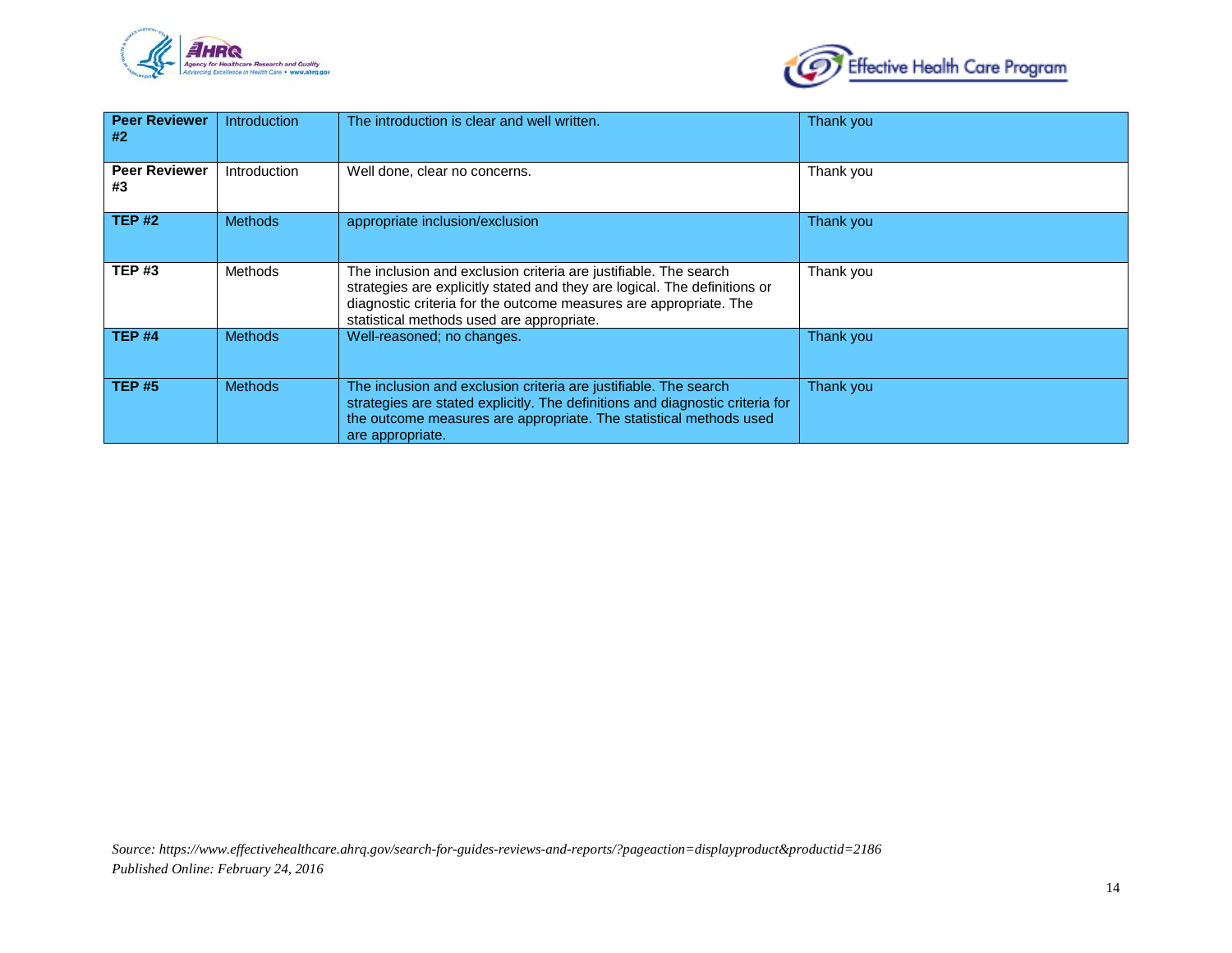



| <b>Peer Reviewer</b><br>#1 | Methods        | 1. I perceive this review took place an undue amount of emphasis on<br>positive and negative predictive values as a measure of diagnostic<br>accuracy. The issue with this is that these measures are highly<br>prevalent dependent. Instead, I would like to see the reporting of<br>positive and negative likelihood ratios, which would also allow the<br>incorporation of non-dichotomous outcomes.                                                                                                                                                | 1. The focus is on standard diagnostic accuracy<br>parameters while working within the confines of<br>the literature. Since many studies have 100%<br>reported sensitivity or specificity (often affected by<br>verification bias due to missing surgical pathology<br>after negative biopsy result), LRs cannot be<br>calculated by study (leads to division by 0<br>situations). Based on the suggestion, we have<br>calculated overall LR+ and LR- and included them<br>in KQ2. However, we also provided PPV and NPV<br>since these measures may be more clinically<br>relevant given that we believe the studies do<br>include a representative prevalence of small renal<br>masses. |
|----------------------------|----------------|--------------------------------------------------------------------------------------------------------------------------------------------------------------------------------------------------------------------------------------------------------------------------------------------------------------------------------------------------------------------------------------------------------------------------------------------------------------------------------------------------------------------------------------------------------|-------------------------------------------------------------------------------------------------------------------------------------------------------------------------------------------------------------------------------------------------------------------------------------------------------------------------------------------------------------------------------------------------------------------------------------------------------------------------------------------------------------------------------------------------------------------------------------------------------------------------------------------------------------------------------------------|
|                            |                | > 2. I did not see the rationale for separate analyses for SEER and<br>non-SEER based data reported in the methods, which does not strike<br>me as intuitively indicated. Meanwhile, I would've expected a separate<br>analysis for the single randomized controlled trial versus all the other<br>comparative observational studies. Also, the decision to pool across the<br>studies should be explicitly justified.                                                                                                                                 | 2. The rationale for separating SEER studies has<br>been added to KQ3: "A further limitation of the<br>SEER database is a potential selection bias for<br>patients selected to undergo partial nephrectomy<br>as compared to radical nephrectomy, which has<br>been repeatedly suggested in the literature as well<br>as analyzed in a well-designed study [Shuch et al<br>2013, Cancer 10.1002/cncr.28141]. Therefore,<br>when possible, results are stratified by SEER and<br>non-SEER studies to account for this effect."                                                                                                                                                             |
|                            |                | > 3. This review includes studies of prognosis, clinical prediction rules,<br>and studies of diagnostic accuracy as well as studies of therapy. I do<br>not see a lot of information about how studies of prognosis and clinical<br>prediction rules were rated for the quality of evidence that they<br>provided. I suspect that none of the studies that sought to predict<br>outcomes were prospective in nature let alone prospectively validated<br>in an independent sample. Is maybe an issue that could also be<br>featured in the discussion? | 3. Studies focused on prognosis (and predictors of<br>prognosis) are not a focus of the review.<br>Prognosis is only evaluated where it relates<br>directly to comparisons of treatment efficacy, for<br>which risk of bias and strength of evidence are<br>provided with detailed justification. For diagnostic<br>studies, risk of bias and strength of evidence are<br>also evaluated in a standardized format using the<br>QUADAS-2 tool and standard EPC domains<br>(Tables 9 and 18).                                                                                                                                                                                               |
| <b>Peer Reviewer</b><br>#2 | <b>Methods</b> | The methods are well done; the search strategies are explicitly stated<br>and logical. Statistics appear to be appropriate.                                                                                                                                                                                                                                                                                                                                                                                                                            | Thank you.                                                                                                                                                                                                                                                                                                                                                                                                                                                                                                                                                                                                                                                                                |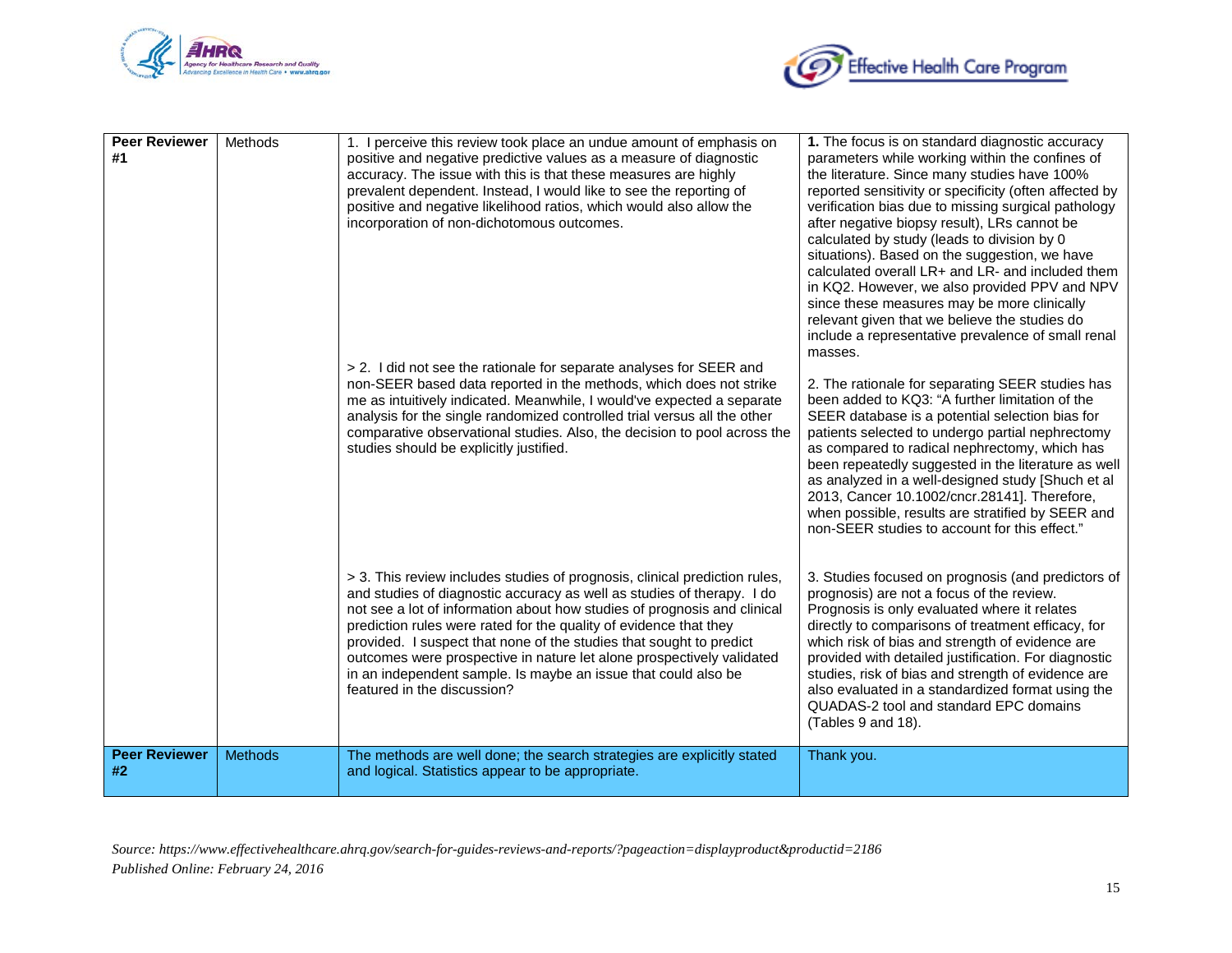



| <b>Peer Reviewer</b><br>#3 | Methods        | See general comments. While the criteria for inclusion and exclusion<br>are fairly well stated and logical it appears that there were many articles<br>excluded at the "article review level" inappropriately. If they were<br>excluded appropriately then there is something not clear about the<br>exclusion criteria. As stated above, the most egregious of<br>these appear to be in the 266 excluded because they pertain to non-<br>clinically localized patients. Many on that list do<br>in fact report clinically localized patients. There appear to be several<br>other important articles excluded in multiple<br>other categories that seem to be mistakenly classified as exclusions as<br>well.<br>Otherwise methods are fine. | We conducted an audit of 10% of the articles on<br>the exclusions list. They consistently were found<br>to have valid reasons for exclusion. A problem<br>we face with this literature and discussed in the<br>report is that numerous studies do not explicitly<br>mention the clinical stage of the patients included<br>but rather provide pathological stage which<br>includes a significant number of stage III or<br>greater patients. We cannot be sure that they are<br>clinically localized patients and for this reason the<br>study is excluded to satisfy the pre-established<br>exclusion criteria. |
|----------------------------|----------------|-----------------------------------------------------------------------------------------------------------------------------------------------------------------------------------------------------------------------------------------------------------------------------------------------------------------------------------------------------------------------------------------------------------------------------------------------------------------------------------------------------------------------------------------------------------------------------------------------------------------------------------------------------------------------------------------------------------------------------------------------|------------------------------------------------------------------------------------------------------------------------------------------------------------------------------------------------------------------------------------------------------------------------------------------------------------------------------------------------------------------------------------------------------------------------------------------------------------------------------------------------------------------------------------------------------------------------------------------------------------------|
| <b>TEP #2</b>              | <b>Results</b> | helpful results                                                                                                                                                                                                                                                                                                                                                                                                                                                                                                                                                                                                                                                                                                                               | Thank you                                                                                                                                                                                                                                                                                                                                                                                                                                                                                                                                                                                                        |
| <b>TEP#3</b>               | <b>Results</b> | The amount of detail presented in the results section is appropriate.<br>The characteristics of the studies are clearly describe. The key<br>messages explicit and applicable.                                                                                                                                                                                                                                                                                                                                                                                                                                                                                                                                                                | Thank you                                                                                                                                                                                                                                                                                                                                                                                                                                                                                                                                                                                                        |
| <b>TEP#4</b>               | <b>Results</b> | Clearly described; no changes.                                                                                                                                                                                                                                                                                                                                                                                                                                                                                                                                                                                                                                                                                                                | Thank you                                                                                                                                                                                                                                                                                                                                                                                                                                                                                                                                                                                                        |
| <b>TEP#5</b>               | <b>Results</b> | The amount of detail presented in the results section appropriate. The<br>characteristics of the studies clearly described. The key message<br>explicit; figures, tables and appendices are adequate. Although there<br>are not many key messages that are readily applicable in terms of<br>guiding/changing current clinical practice, I think it accurately reflects<br>the knowledge we have regarding management of localized renal<br>masses.                                                                                                                                                                                                                                                                                           | Thank you.                                                                                                                                                                                                                                                                                                                                                                                                                                                                                                                                                                                                       |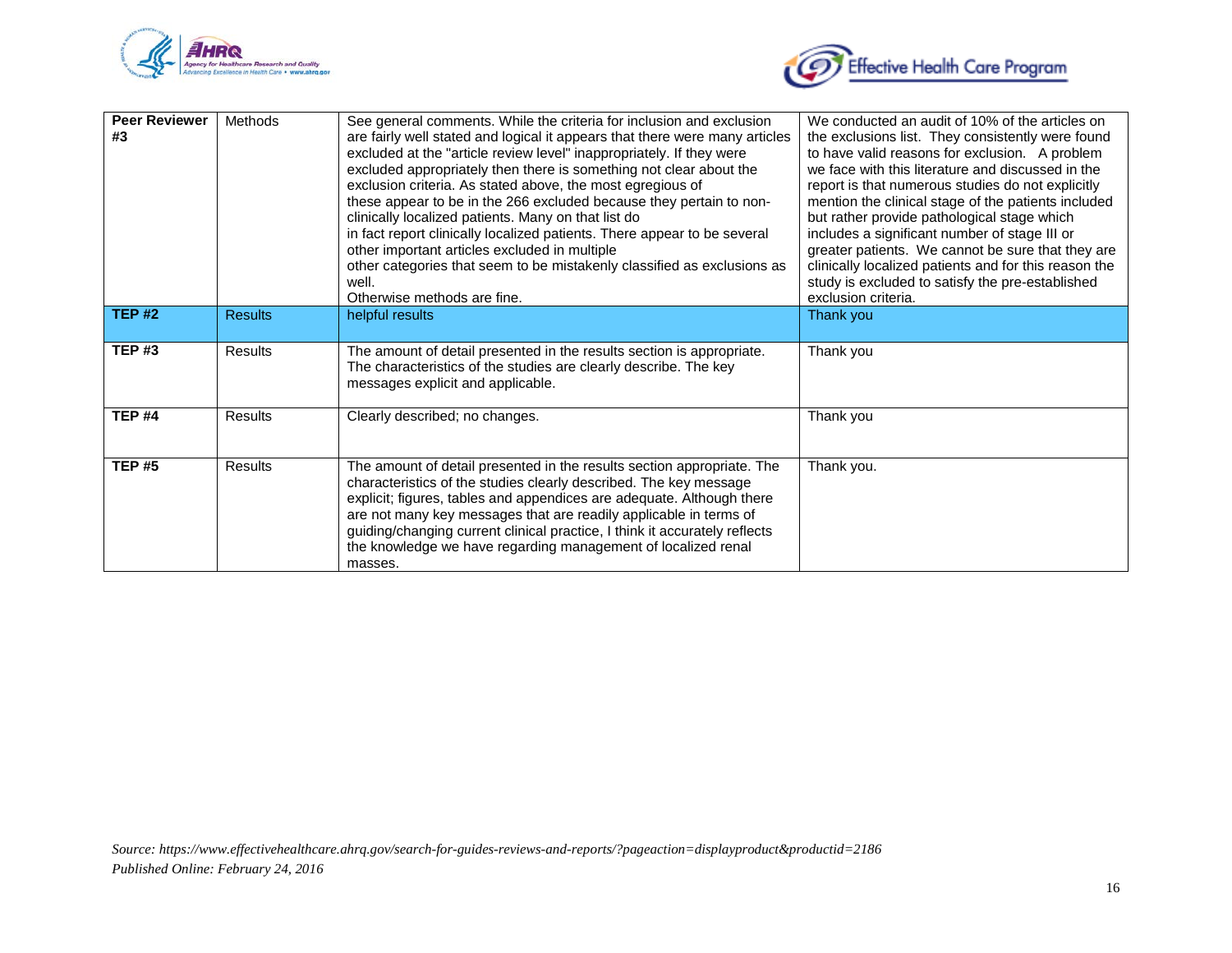



| <b>Public</b><br><b>Reviewer #3</b><br>(Ithaar H.<br>Derweesh,<br><b>Moores UCSD</b><br><b>Cancer</b><br>Center) | <b>Results</b> | Pages 80/115: Renal Functional Outcomes<br>In the comparisons between partial nephrectomy and radical<br>nephrectomy, the delta eGFR difference between radical and partial<br>nephrectomy is lower than what would be expected.                                                                                                                                                                                                                                                                                                                                                  | The delta eGFR between radical nephrectomy<br>and partial nephrectomy was likely not as<br>prominent as expected due to the influence of the<br>large study by Woldu from 2014 (contributed 79%<br>of the weight to the meta analysis). We have<br>added the following statement to the executive<br>summary: "Individual decline in estimated<br>glomerular filtration rate and risk of chronic kidney<br>disease can be more or less extreme than this<br>(range of average decline seen across studies<br>was 0.7 to 37.5 ml/min/1.73 m2 more for radical<br>nephrectomy)                                                                                                                                                                                                                                                                                                                                                                                                                                                           |
|------------------------------------------------------------------------------------------------------------------|----------------|-----------------------------------------------------------------------------------------------------------------------------------------------------------------------------------------------------------------------------------------------------------------------------------------------------------------------------------------------------------------------------------------------------------------------------------------------------------------------------------------------------------------------------------------------------------------------------------|----------------------------------------------------------------------------------------------------------------------------------------------------------------------------------------------------------------------------------------------------------------------------------------------------------------------------------------------------------------------------------------------------------------------------------------------------------------------------------------------------------------------------------------------------------------------------------------------------------------------------------------------------------------------------------------------------------------------------------------------------------------------------------------------------------------------------------------------------------------------------------------------------------------------------------------------------------------------------------------------------------------------------------------|
|                                                                                                                  |                | Furthermore, the calculated rate of CKD for radical nephrectomy (29%)<br>is lower than which is quoted by most series (Huang et al 71%,<br>Malcolm et al, on the lower end of the spectrum at 43-44%)? The panel<br>should re-visit the selected/excluded/reviewed papers and make<br>suggestions as to what other, if any papers to include in the analysis.                                                                                                                                                                                                                     | We agree that there is significant heterogeneity in<br>the risk of chronic kidney disease (CKD), and<br>have added the statement "The incidence of<br>chronic kidney disease was estimated at 29-32<br>percent for radical nephrectomy, with range of<br>average incidence across studies 2-70%."                                                                                                                                                                                                                                                                                                                                                                                                                                                                                                                                                                                                                                                                                                                                      |
|                                                                                                                  |                | Page 106: Meta Analysis for Radical vs. Partial Nephrectomy-we<br>should include only patients with Cancer for Oncological Outcomes. For<br>example the data included for the Van Poppel et al. study includes non-<br>cancer patients, and this (and any other study) from which non-cancer<br>patients were abstracted for the meta-analysis should be modified<br>accordingly-if this is not possible, as part of the limitations of the<br>analysis, the fact that in some studies, the granular data was not<br>available to make such a distinction should be acknowledged. | The focus of the review is on the outcomes after<br>treatment of clinically localized small renal<br>masses. Therefore, we do expect a portion of<br>these tumors to be benign on final pathology. The<br>majority of studies limit analysis to pathologically<br>confirmed cancers, especially for partial<br>nephrectomy and radical nephrectomy. EORTC is<br>an exception due to its randomized control trial<br>design with the most valid analysis being intention<br>to treat. However, data for active surveillance<br>purposefully includes some benign disease<br>(whether known or not) and some thermal ablation<br>studies also include benign disease if no<br>pathologic data from pre-ablation biopsy is<br>available. In the case of ablation, almost all<br>institutional studies only included biopsy-<br>confirmed cancers while not all patients treated<br>with thermal ablation had confirmed pathology in<br>SEER studies. We tabulated oncologic outcomes<br>based on how individual studies reported the data |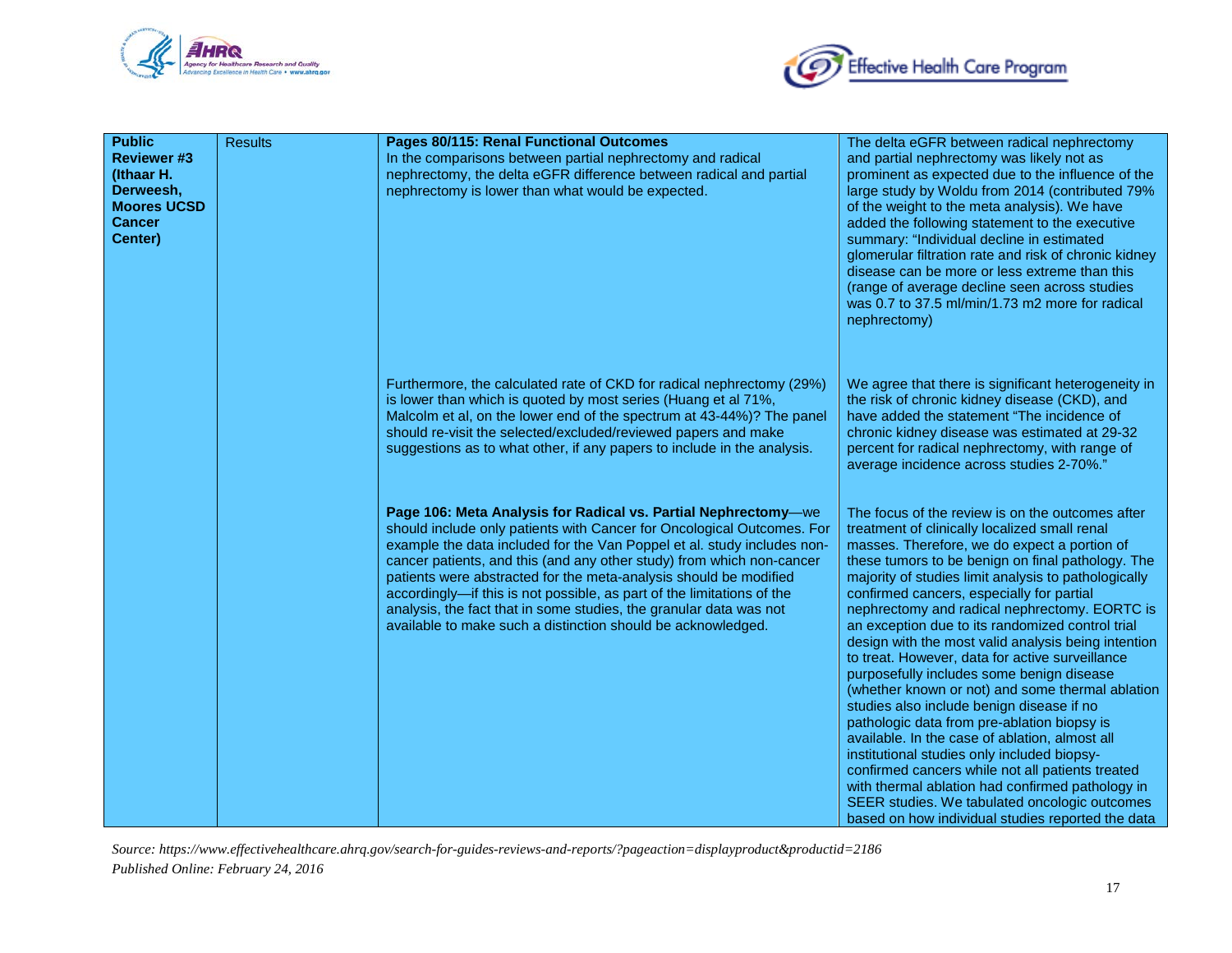



|                            |                |                                                                                                                                                                                                                                                                                                                                                                                                                                                                                                                                                                                                                                                                                                                                                                                                                                                                                                                                                    | and they otherwise consistently reported on<br>surgical pathology confirmed cancer for partial<br>nephrectomy and radical nephrectomy. The<br>limitation of thermal ablation is more specifically<br>mentioned in the appropriate KQ3 sections in ES<br>and main text.                                                                                                                                                                                                                                                                                                                                                                                                                                           |
|----------------------------|----------------|----------------------------------------------------------------------------------------------------------------------------------------------------------------------------------------------------------------------------------------------------------------------------------------------------------------------------------------------------------------------------------------------------------------------------------------------------------------------------------------------------------------------------------------------------------------------------------------------------------------------------------------------------------------------------------------------------------------------------------------------------------------------------------------------------------------------------------------------------------------------------------------------------------------------------------------------------|------------------------------------------------------------------------------------------------------------------------------------------------------------------------------------------------------------------------------------------------------------------------------------------------------------------------------------------------------------------------------------------------------------------------------------------------------------------------------------------------------------------------------------------------------------------------------------------------------------------------------------------------------------------------------------------------------------------|
| <b>Peer Reviewer</b><br>#1 | <b>Results</b> | Results: 1. Key question 1: The relevance of the increased risk<br>associated with certain tumor characteristics could be enhanced by<br>providing some illustrative examples that use absolute numbers. In a<br>nutshell, it would appear that every centimeter increase in size<br>corresponds to an approximately 30% increased risk of malignancy.<br>how do that information play out in practice? If we had a patient with a<br>2 cm enhancing real mass that we thought had a 60% pretest<br>probability, would an otherwise comparable patient with a 3 cm mass<br>have an 80% chance of harboring a malignant mass? When framed in<br>absolute numbers, I hesitate to believe these numbers. I also wonder<br>whether it is appropriate to treat tumor size as a continuous variable,<br>meaning does a size increase from 2 cm to 3 cm, from 3 cm or 4 cm,<br>and from 4 cm to 5 cm etc All correspond to a 1.3 times increased<br>risk? | 1. We are only able to report on the literature and<br>summarize findings from other studies. The<br>included studies tend to treat tumor size as a<br>continuous variable and therefore the results are<br>presented in a "per cm" basis by performing a<br>meta-analysis on similarly reported outcomes.<br>The OR of 1.3 is a relative finding, which<br>presumes the continuous spectrum of tumor size<br>is uniform. The assumption may not be completely<br>accurate, but the interpretation of the OR as<br>"increased risk" should also be avoided. The main<br>point is that larger tumors are associated with<br>malignancy, and that the OR of 1.3 gives a<br>relative magnitude of the relationship. |
|                            |                | > 2. Key questions 2a and 2b: I suspect readers will have the<br>greatest interest in the biopsy studies that were judged to be at low risk<br>of bias. Please cite the studies in the executive summary so that they<br>are readily identifiable.                                                                                                                                                                                                                                                                                                                                                                                                                                                                                                                                                                                                                                                                                                 | 2. The low risk of bias studies are now clearly<br>identified in the Risk of Bias section in the main<br>text. The executive summary does not reference<br>individual studies.                                                                                                                                                                                                                                                                                                                                                                                                                                                                                                                                   |
|                            |                | > 3. Paragraph 2 leads with a comparison of core biopsies and fine<br>needle aspiration. I would find it preferable to report the diagnostic<br>accuracy of each of them and then to follow up with her comparison. I<br>also have the impression that information about fine needle biopsies<br>may be insufficient for making a judgment.                                                                                                                                                                                                                                                                                                                                                                                                                                                                                                                                                                                                        | 3. We have made this change in the ES. We have<br>added mention in the Results of the Abstract. The<br>first sentence simply states the FNA diagnostic<br>accuracy and second sentence mentions core<br>biopsy accuracy. A sentence is added at the end<br>of the paragraph to note the limitation of only one<br>FNA study, which is from early in our analyzed<br>time frame (1997).                                                                                                                                                                                                                                                                                                                           |
|                            |                | > 4. I would take the opportunity to label the issue of verification bias<br>which severely hampers the interpretation of these results. While the<br>challenges of performing high quality studies are well understood, in<br>the context of this review, this is a major limitation.                                                                                                                                                                                                                                                                                                                                                                                                                                                                                                                                                                                                                                                             | 4. Verification bias is now clearly stated in the ES<br>with insertion of the following language:<br>Verification bias exists in these studies as benign<br>or non-diagnostic biopsies do not necessarily<br>proceed to surgical extirpation, limiting the<br>analysis and making the exact false negative rate<br>difficult to ascertain. In addition, there is bias in                                                                                                                                                                                                                                                                                                                                         |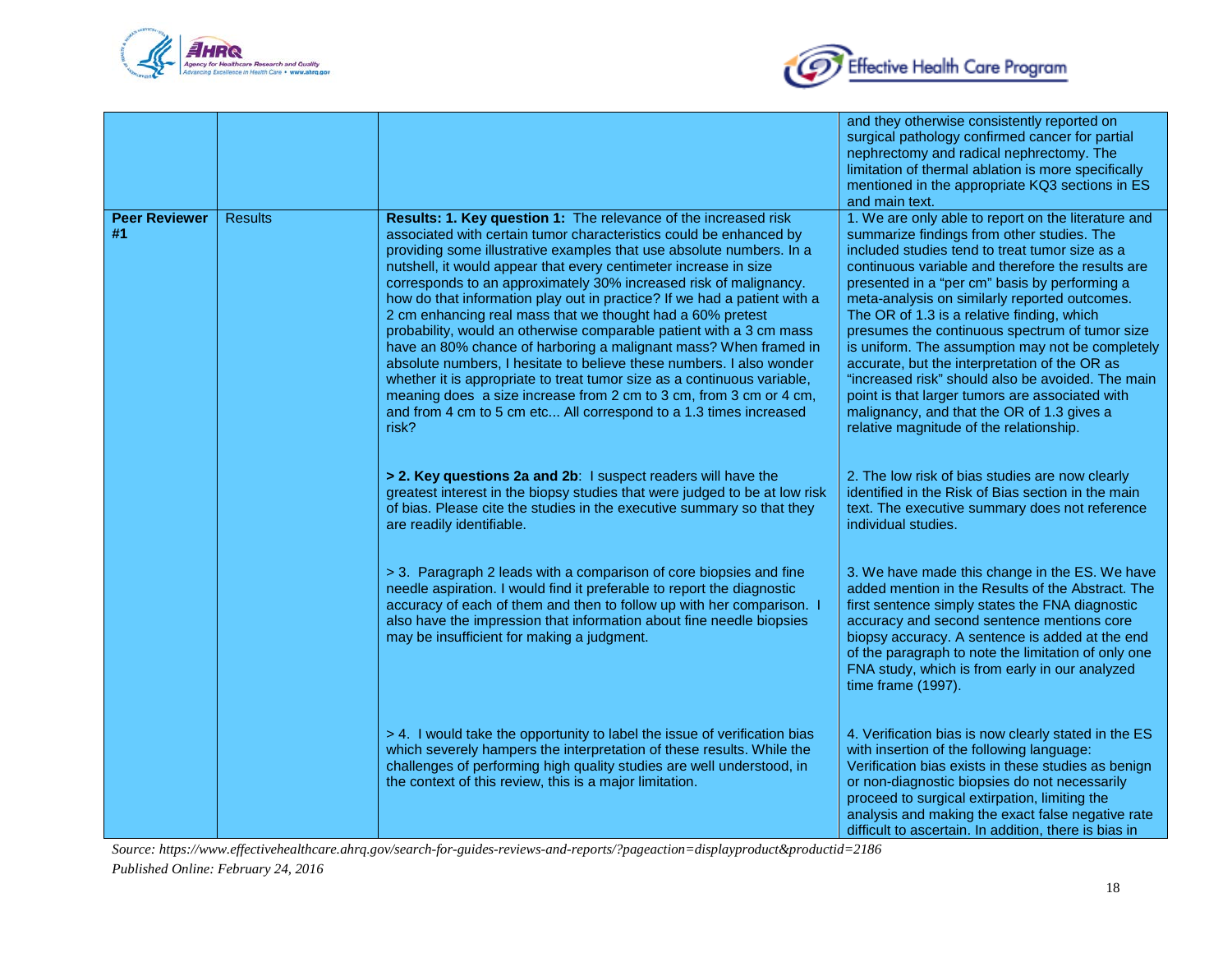



|                                                                                                                                                                                                                                                                                                                                                                                                                                         | who proceeds to surgery as patient or tumor<br>characteristics (i.e. male sex, larger tumors)<br>influence the decision to proceed to surgery.<br>Therefore, the strength of evidence for diagnostic<br>accuracy of renal mass sampling was graded as<br>moderate                                                                                                                                                                                                                                                                                                                                                                                                                                                                                                                                                                                                                                                                                                                                                                                                                                                                                                                                                                                                                                                                                                                                 |
|-----------------------------------------------------------------------------------------------------------------------------------------------------------------------------------------------------------------------------------------------------------------------------------------------------------------------------------------------------------------------------------------------------------------------------------------|---------------------------------------------------------------------------------------------------------------------------------------------------------------------------------------------------------------------------------------------------------------------------------------------------------------------------------------------------------------------------------------------------------------------------------------------------------------------------------------------------------------------------------------------------------------------------------------------------------------------------------------------------------------------------------------------------------------------------------------------------------------------------------------------------------------------------------------------------------------------------------------------------------------------------------------------------------------------------------------------------------------------------------------------------------------------------------------------------------------------------------------------------------------------------------------------------------------------------------------------------------------------------------------------------------------------------------------------------------------------------------------------------|
| > 5. Overall survival and oncological outcomes: With regards to<br>thermal ablation there is a sentence that reads " due to the selection<br>of older patients with greater comorbidity to undergo the procedure." to<br>explain the potential for overall survival of these patients. This appears<br>to be speculative. Given the preponderance of observational studies<br>selection bias is a major issue across all these studies. | 5. Selection bias exists in much of the literature<br>reviewed. However, demographic and clinical<br>data provided demonstrate that patients<br>undergoing thermal ablation are more likely to be<br>comorbid and older than patients undergoing<br>surgery.[Table 19]                                                                                                                                                                                                                                                                                                                                                                                                                                                                                                                                                                                                                                                                                                                                                                                                                                                                                                                                                                                                                                                                                                                            |
| > 6. On several occasions the claim of equivalent outcomes is made,<br>for example for the comparison of radical versus partial and the<br>outcome of cancer specific survival. Such judgment requires a ideally<br>predefined threshold for equivalence. What was that threshold? Such a<br>threshold would also have been necessary for judgments about<br>precision.                                                                 | 6. The assessment of equivalent outcomes is<br>based on several factors, among which as<br>mentioned is consistency and precision, which are<br>also important in grading the strength of the<br>evidence (we used standard AHRQ methods and<br>the GRADE approach). Consistency is interpreted<br>on the direction of a finding across studies (for<br>example, if no study comparing partial<br>nephrectomy to radical nephrectomy found a<br>difference in cancer-specific survival; or if ALL<br>studies found a oncologic survival benefit for<br>partial nephrectomy). Studies providing statistical<br>tests for comparison are directly quoted. Precision<br>is based more on sample size and number of<br>studies. We also relied on minimally important<br>differences (MID) depending on the outcomes<br>after summarizing the literature (e.g. MID for<br>oncologic survival was 10% based on the EORTC<br>study, and for cancer-specific survival was<br>selected as 5%). When a MID was not met and it<br>was a consistent finding, we made the<br>assessment that an outcome was equivalent<br>between two modalities. Any specific instances of<br>individual studies that diverged from this finding<br>(and perhaps state a statistically significant<br>association, regardless of the magnitude of<br>difference) are discussed in the main text of the<br>relevant sections. |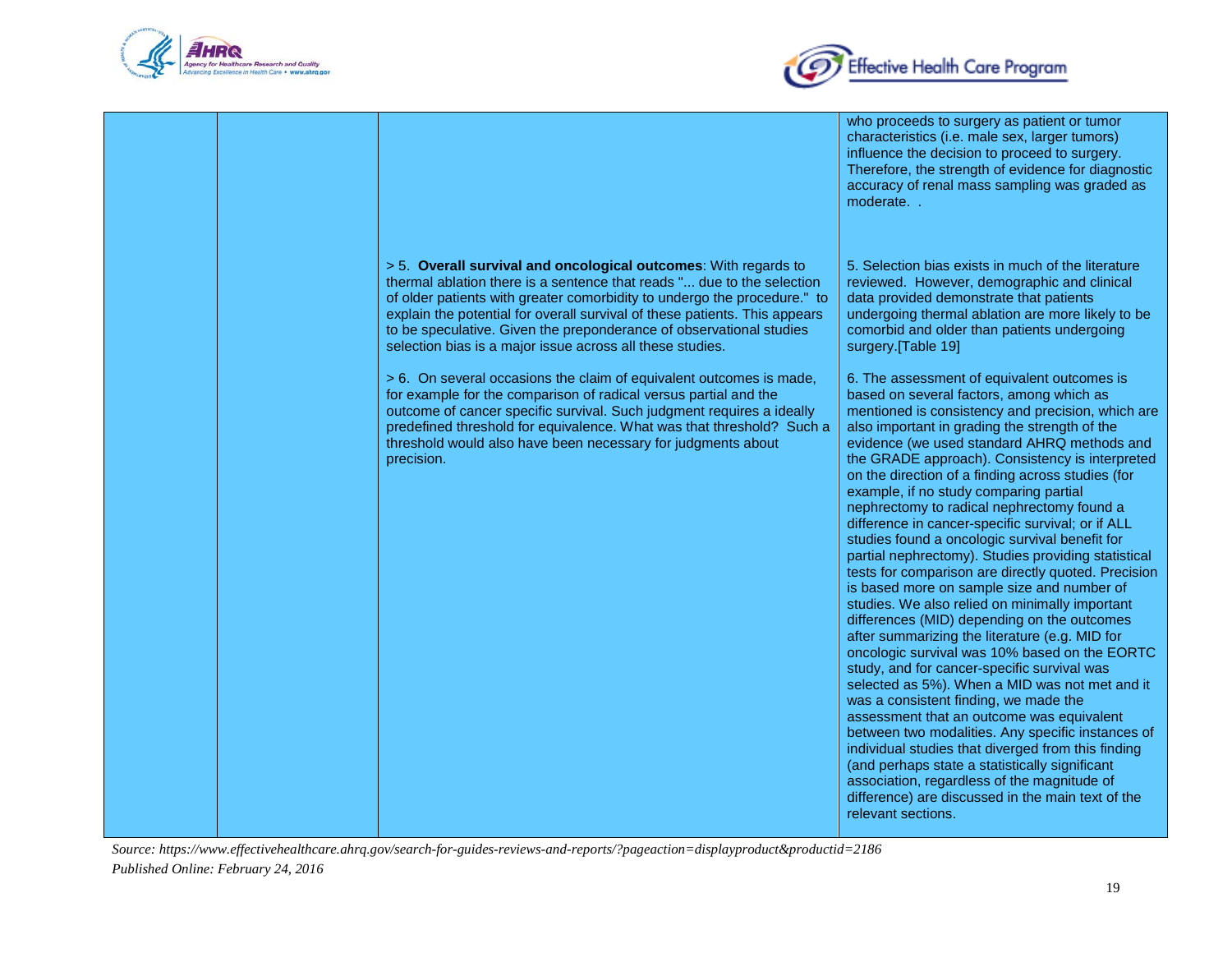



|  | > 7. Renal functional outcomes: from the perspective of a clinician<br>reading this report I do not find it helpful to categorize outcomes by<br>their type as either continuous or categorical in nature. It would appear<br>much more meaningful to distinguish them by the degree of how patient<br>important they are. The development of end-stage renal disease and<br>the need for dialysis or the development of chronic kidney disease<br>related complications is clearly patient important. Estimated glomerular<br>filtration rates and serum creatinine levels on the other hand are<br>surrogate outcomes that are not directly patient relevant. | 7. We thank the reviewer for this comment. We<br>agree that the development of end-stage renal<br>disease with the need for dialysis is what is most<br>important to patients. That is why we included the<br>incidence of end-stage renal disease as one of<br>the main outcomes of interest. Unfortunately,<br>assessment of this outcome is limited by the low<br>power of the studies for detecting an important<br>difference in this infrequent outcome. We thought<br>it was important to report on the measures of<br>renal function that were reported most frequently<br>in the studies, and we categorized the renal<br>function measures by their continuous versus<br>categorical nature to appropriately combine then<br>in quantitative synthesis of the results (as<br>explained in the methods section). |
|--|-----------------------------------------------------------------------------------------------------------------------------------------------------------------------------------------------------------------------------------------------------------------------------------------------------------------------------------------------------------------------------------------------------------------------------------------------------------------------------------------------------------------------------------------------------------------------------------------------------------------------------------------------------------------|---------------------------------------------------------------------------------------------------------------------------------------------------------------------------------------------------------------------------------------------------------------------------------------------------------------------------------------------------------------------------------------------------------------------------------------------------------------------------------------------------------------------------------------------------------------------------------------------------------------------------------------------------------------------------------------------------------------------------------------------------------------------------------------------------------------------------|
|  | > 8. Health-related quality of life: There is a suggestion of potentially<br>better quality of life in patients undergoing radical nephrectomy. I think<br>it would be important to define the time horizon with which the study<br>assessed quality of life. It would be most obvious that this would relate<br>to short-term outcomes, say within it appeared up three months.                                                                                                                                                                                                                                                                                | 8. There are only four studies that evaluate<br>HRQOL. Each study is detailed in the HRQOL<br>section with corresponding follow-up times.<br>Heterogeneity in study design and reported<br>outcomes prevent meta-analysis. Specifically,<br>each study had different study design and follow-<br>up times. Some had pre-defined times at which<br>HRQOL questionnaires were completed and<br>some were cross-sectional studies preventing any<br>meaningful comparison or interpretation of<br>composite data based on time.                                                                                                                                                                                                                                                                                              |
|  | > 9. Perioperative outcomes and harms: this may not be consistent<br>with AHRQ guidance on formatting of the executive summary. Should<br>either provide all relevant information or reference the tables and<br>figures where appropriate, which it currently does not do.                                                                                                                                                                                                                                                                                                                                                                                     | 9. All studies are referenced in Table 39 or the<br>appropriate portion of the text.                                                                                                                                                                                                                                                                                                                                                                                                                                                                                                                                                                                                                                                                                                                                      |
|  | > 10. I would encourage the consistent reporting of effect sizes and<br>associated confidence intervals as well as the strength of evidence<br>ratings; these belong together and none of them should be viewed in<br>isolation.                                                                                                                                                                                                                                                                                                                                                                                                                                | 10. We have confirmed consistency in our<br>reporting of the effect sizes, associated<br>confidence intervals and strength of evidence.                                                                                                                                                                                                                                                                                                                                                                                                                                                                                                                                                                                                                                                                                   |
|  | > 11. The figures refer to " incidence of major Clavien complications"; I<br>think the wording could be improved upon. Consider, "rates of major<br>complications (Clavien grade 3 - 5)". As an aside, is the word                                                                                                                                                                                                                                                                                                                                                                                                                                              | 11. Thank you. Incidence has been substituted<br>with "rates" in the harms section.                                                                                                                                                                                                                                                                                                                                                                                                                                                                                                                                                                                                                                                                                                                                       |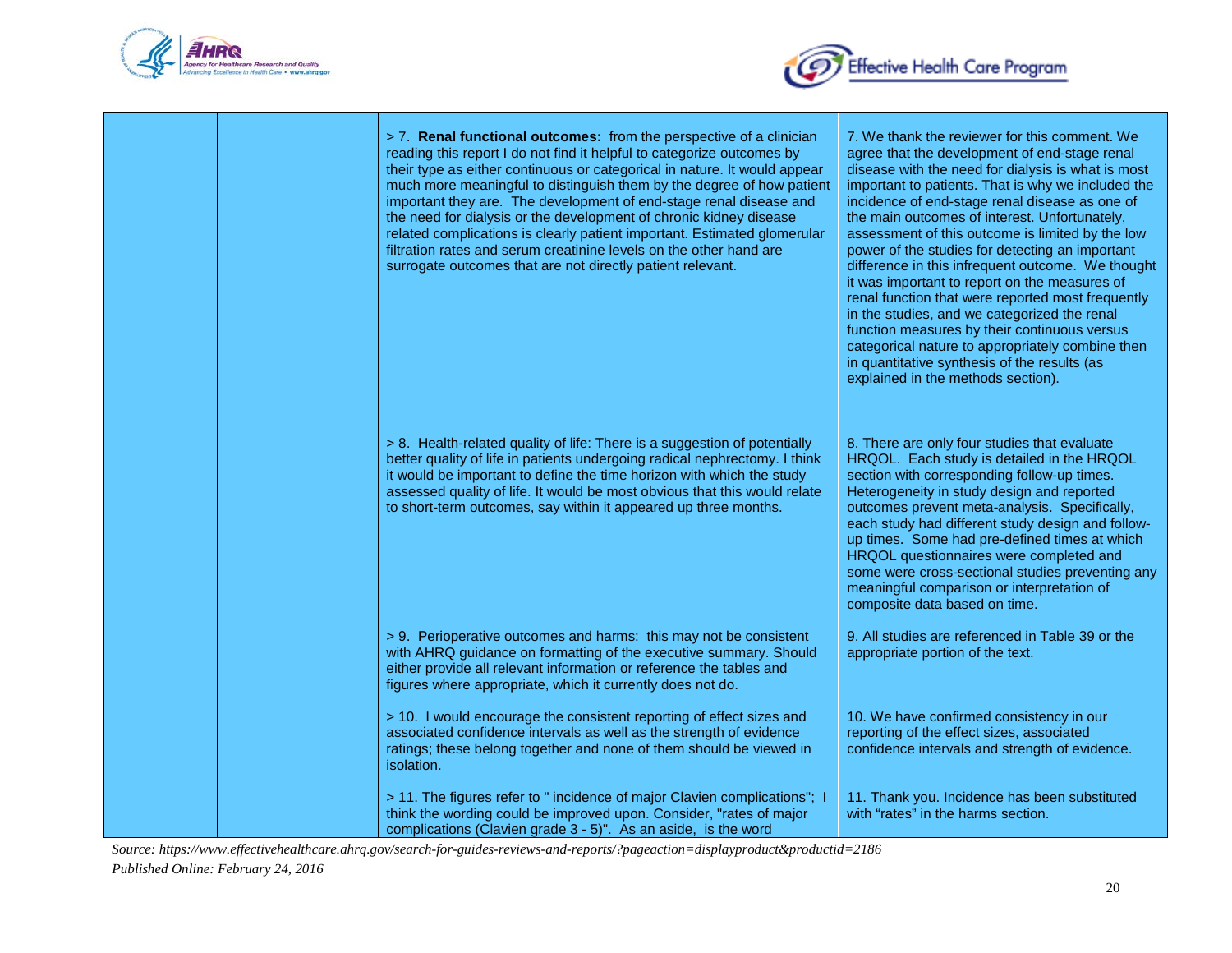



| "incidence" needed?                                                                                                                                                                                                                                                                                                                                                                                                                                                                                                                                                                                                                                                                                                                                                                                      |                                                                                                                                                                                                                                                                                                                                                                                                                                                                                                                                                                                                                                                     |
|----------------------------------------------------------------------------------------------------------------------------------------------------------------------------------------------------------------------------------------------------------------------------------------------------------------------------------------------------------------------------------------------------------------------------------------------------------------------------------------------------------------------------------------------------------------------------------------------------------------------------------------------------------------------------------------------------------------------------------------------------------------------------------------------------------|-----------------------------------------------------------------------------------------------------------------------------------------------------------------------------------------------------------------------------------------------------------------------------------------------------------------------------------------------------------------------------------------------------------------------------------------------------------------------------------------------------------------------------------------------------------------------------------------------------------------------------------------------------|
| > 12. I would find it helpful if the figures included in the executive<br>summary included numerical information about the effect sizes in the<br>associated confidence intervals.                                                                                                                                                                                                                                                                                                                                                                                                                                                                                                                                                                                                                       | 12. Thank you. We have added the numerical<br>information                                                                                                                                                                                                                                                                                                                                                                                                                                                                                                                                                                                           |
| > 13. Data synthesis (page 3): cancer specific survival is a time to<br>event outcome; the definition could be more clear and refer to time.                                                                                                                                                                                                                                                                                                                                                                                                                                                                                                                                                                                                                                                             | 13. Thank you. This has been clarified in the<br>section. (Methods, Data Synthesis)                                                                                                                                                                                                                                                                                                                                                                                                                                                                                                                                                                 |
| > 14. What was the denominator for assessing the diagnostic accuracy<br>of determining tumor grade. specifically, how did you handle the<br>nondiagnostic biopsies; removing them from the denominator they<br>overestimate diagnostic accuracy.                                                                                                                                                                                                                                                                                                                                                                                                                                                                                                                                                         | 14. For tumor grade evaluation, we clearly<br>indicated the proportion of patients with biopsy<br>results showing RCC, and then took the<br>percentage of those for which grade could be<br>assigned (shown to be 67.3%) to show that a<br>proportion of RCCs did not have grade assigned<br>at biopsy. Then, among patients with surgical<br>pathology available, we compared final tumor<br>grade to biopsy grade to assess upgrading (from<br>1-2 to 3-4). We only looked at the subset of<br>biopsies showing RCC (nondiagnostic biopsies<br>excluded) as those are the only ones where grade<br>can be assigned (Results, KQ2, Fuhrman Grade). |
| > 15. This report includes a single randomized controlled trial. While I<br>recognize that this is not AHRQ standard, it would seem very<br>reasonable to reach out to the authors of this trial could clarify methods.<br>Given that this was an EORTC trial, I suspect that the methodology for<br>the random sequence generation and allocation concealment were<br>appropriate, but of course that needs to be verified. I believe you can<br>safely judge that patients and study personnel were not blinded. The<br>method section would also benefit from a clearer distinction of the<br>importance of blinding with regards to performance bias versus<br>detection bias. Blinding of outcome assessors is important for cancer<br>specific survival but should not matter or overall survival. | 15. We reached out to the authors of the EORTC<br>study for clarification of methodology. This<br>methodology is not detailed in the text of any<br>manuscript associated with the study. The<br>response helped determine that there was center<br>level variation in allocation concealment (so it<br>remained unclear) and appropriate random<br>sequence generation was utilized.                                                                                                                                                                                                                                                               |
| > 16. I failed to find any ROC curves or other graphic forms of reporting<br>the results of the DTA review.                                                                                                                                                                                                                                                                                                                                                                                                                                                                                                                                                                                                                                                                                              | 16. No study included ROC curves given that the<br>diagnostic test being evaluated is uniformly<br>dichotomous across studies without varying<br>thresholds for positive/negative results.<br>Furthermore, we could not pool the data in ROC<br>curves given the lack of surgical pathology for<br>most patients with a benign biopsy (when there is<br>no surgical pathology for benign biopsies, the true<br>negative and false negative numbers essentially<br>become zero or near zero and no ROC analysis is                                                                                                                                   |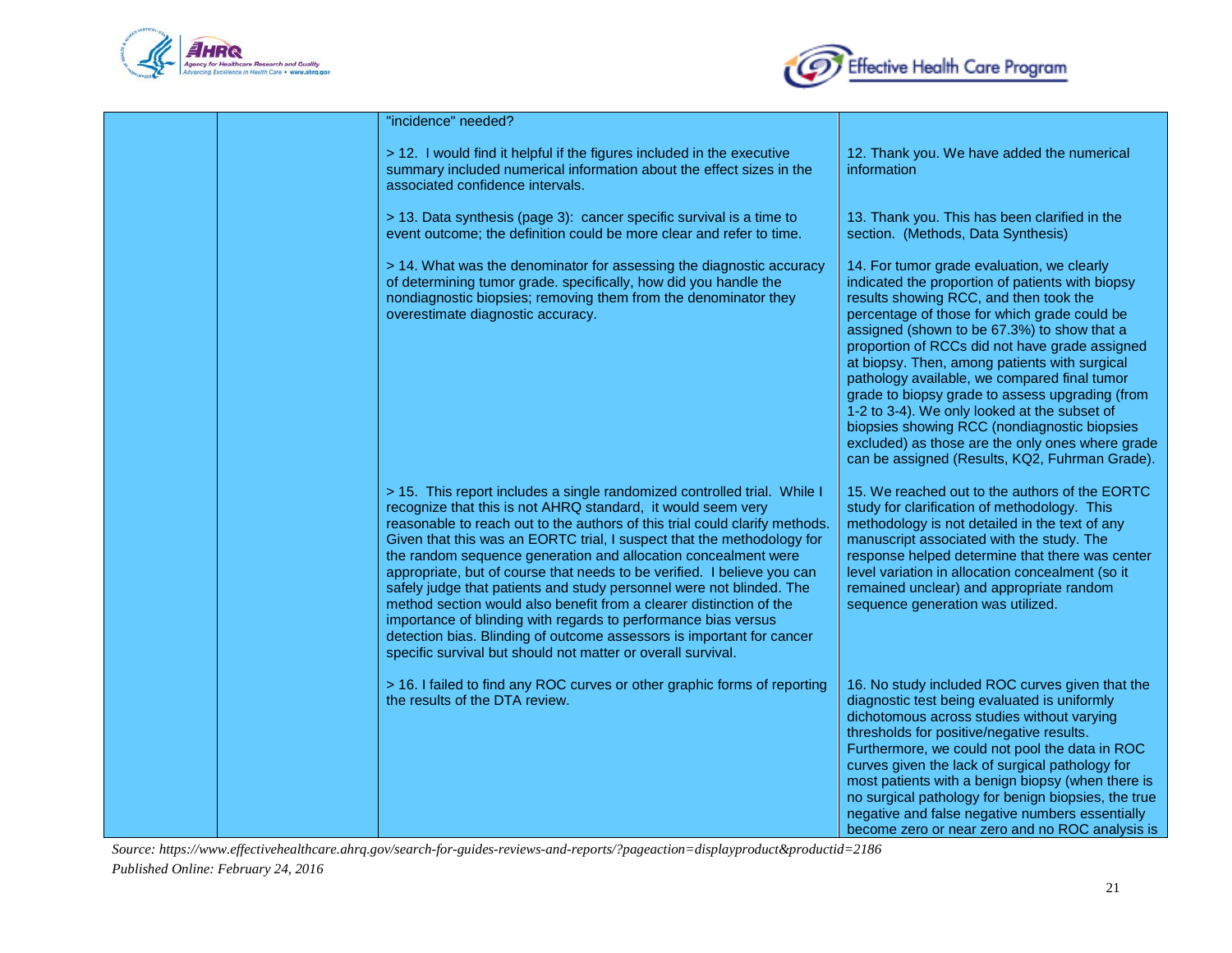



|                            |                              |                                                                                                                                                                                                                                                                                                                                                                                                                                                                                                                                                                                                      | possible).                                                                                                                                                                                                                                                                                                                                                                                                                                                                                                                                                                                                                                                                                        |
|----------------------------|------------------------------|------------------------------------------------------------------------------------------------------------------------------------------------------------------------------------------------------------------------------------------------------------------------------------------------------------------------------------------------------------------------------------------------------------------------------------------------------------------------------------------------------------------------------------------------------------------------------------------------------|---------------------------------------------------------------------------------------------------------------------------------------------------------------------------------------------------------------------------------------------------------------------------------------------------------------------------------------------------------------------------------------------------------------------------------------------------------------------------------------------------------------------------------------------------------------------------------------------------------------------------------------------------------------------------------------------------|
|                            |                              |                                                                                                                                                                                                                                                                                                                                                                                                                                                                                                                                                                                                      |                                                                                                                                                                                                                                                                                                                                                                                                                                                                                                                                                                                                                                                                                                   |
| <b>Peer Reviewer</b><br>#2 | <b>Results</b>               | The level of detail in each result section is extensive and appropriate.<br>Studies are clearly described. Key messages are applicable and the<br>figures and tables are very good. The evaluation appears exhaustive.                                                                                                                                                                                                                                                                                                                                                                               | Thank you                                                                                                                                                                                                                                                                                                                                                                                                                                                                                                                                                                                                                                                                                         |
| <b>Peer Reviewer</b><br>#3 | <b>Results</b>               | Results are presented well, balanced, clear and appropriately concise.<br>Tables are clear. Multiple studies overlooked as above. None included<br>that should have been excluded.                                                                                                                                                                                                                                                                                                                                                                                                                   | We performed an audit to confirm that studies<br>were not excluded inappropriately.                                                                                                                                                                                                                                                                                                                                                                                                                                                                                                                                                                                                               |
| <b>TEP#2</b>               | Discussion/Conclusion        | Good points.<br>Bias still permeates as it comes from bias sources and authors.<br>Overall the project tries to weed out the bias, but unfortunately, it still<br>maintains some of the old beliefs.<br>For example, the negative biopsy is never taken in a vacuum. If the<br>biopsy result is normal fat or normal kidney in the setting of a solid<br>renal mass, then we know that the biopsy "missed." Clinically, we<br>know the biopsy needs to be repeated. The propagation of the concept<br>that biopsy is fraught with a high non-diagnostic rate is not a current,<br>realistic concept. | We appreciate the reviewer's comment. We do<br>not count normal fat or kidney as a diagnostic<br>biopsy; instead it is labeled "non-diagnostic" and<br>not included in the accuracy measurements.<br>(Methods, Data Synthesis; and Results, KQ2a).<br>We merely report the non-diagnostic rates in the<br>current body of literature. A biopsy that does not<br>yield a definitive diagnosis is non-diagnostic.<br>Further we required verification by surgical<br>pathology for calculations of performance<br>characteristics. We hope this clarifies this point.<br>This report reviews the existing literature and the<br>non-diagnostic rate is an accurate measure of<br>what is published. |
| <b>TEP#3</b>               | <b>Discussion/Conclusion</b> | The discussion section is well written. The Conclusion section should<br>include a statement saying core biopsy offers improved diagnostic<br>abilities over fine needle aspiration since the strength of evidence is<br>moderate and a lot of readers would emphasize their reading of<br>Conclusion paragraphs.                                                                                                                                                                                                                                                                                    | This was added to the ES conclusions section.                                                                                                                                                                                                                                                                                                                                                                                                                                                                                                                                                                                                                                                     |
| TEP <sub>#4</sub>          | <b>Discussion/Conclusion</b> | Implications are clearly stated; no changes.                                                                                                                                                                                                                                                                                                                                                                                                                                                                                                                                                         | Thank you                                                                                                                                                                                                                                                                                                                                                                                                                                                                                                                                                                                                                                                                                         |
| <b>TEP #5</b>              | <b>Discussion/Conclusion</b> | The implications of the major findings clear stated. The limitations of<br>the reviews are described adequately. Regarding the research gaps,<br>although this report points out many areas that clearly needs future<br>studies, some inherent difficulties may hinder an easy translation into<br>new research, for example, the high risk of bias of renal mass biopsy<br>because of a lack of follow-up surgical pathology for negative or non-<br>diagnostic biopsies.<br>In Page 30, line 6. Should it be "a greater decrease in GFR" or "a great                                              | We agree that the lack of follow-up pathology is a<br>problem for interpreting the results of the biopsy<br>studies, and we have emphasized that limitation<br>of the evidence.<br>Thank you, this has been edited.                                                                                                                                                                                                                                                                                                                                                                                                                                                                               |
|                            |                              | increase in serum creatinine"?                                                                                                                                                                                                                                                                                                                                                                                                                                                                                                                                                                       |                                                                                                                                                                                                                                                                                                                                                                                                                                                                                                                                                                                                                                                                                                   |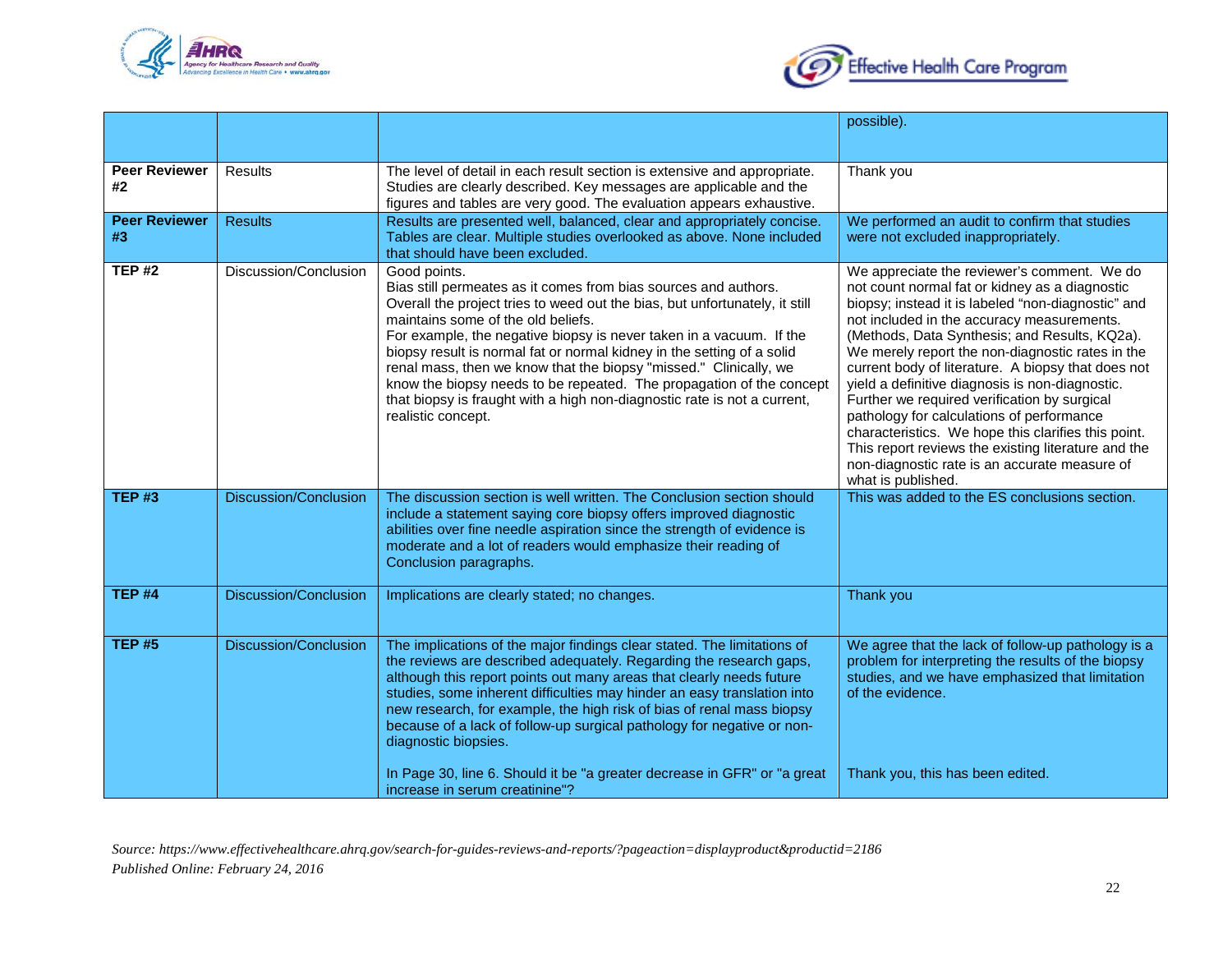



| <b>Public</b>        | Discussion/Conclusion | Page 192, Discussion Section on Key Question 1:                                                                                      | Thank you. We changed a sentence to be clear       |
|----------------------|-----------------------|--------------------------------------------------------------------------------------------------------------------------------------|----------------------------------------------------|
| Reviewer #3          |                       | I have a problem with "Guidelines from the AUA identified tobacco and                                                                | according the reviewer's comments: "While these    |
| (Ithaar H.           |                       | obesity as risk factors for renal cell carcinoma. The AUA also                                                                       | patient characteristics may demonstrate a          |
| Derweesh,            |                       | suggested that hypertension may increase the risk of renal cell                                                                      | relationship to renal cell carcinoma in            |
| <b>Moores UCSD</b>   |                       | carcinoma, and certain diets may protect against renal cell carcinoma.                                                               | epidemiological studies, they do not demonstrate   |
| <b>Cancer</b>        |                       | There was little evidence regarding hypertension, smoking status or                                                                  | an increased risk of malignant histology in        |
| Center)              |                       | dietary habits in preoperative composite models. While these patient                                                                 | patients with a localized renal mass based on this |
|                      |                       | characteristics may demonstrate a relationship to renal cell carcinoma                                                               | systematic review."                                |
|                      |                       | in epidemiological studies, they do not demonstrate a relationship to                                                                |                                                    |
|                      |                       | malignancy in the preoperative composite models in this systematic                                                                   |                                                    |
|                      |                       | review." I have a problem with us commenting on this issue, as the                                                                   |                                                    |
|                      |                       | studies being used for this analysis were not powered to look at risk                                                                |                                                    |
|                      |                       | factors for malignancy on an epidemiological level, which are really                                                                 |                                                    |
|                      |                       | more population-based types of studies with larger numbers. My fear is                                                               |                                                    |
|                      |                       | that this sends the wrong message, and we are wading into murky                                                                      |                                                    |
|                      |                       | waters on this. The best that can be said, from studies in patients                                                                  |                                                    |
|                      |                       | with localized renal cortical tumors suspicious for RCC, risk factors                                                                |                                                    |
|                      |                       | such as HTN, smoking status or dietary habits did not demonstrate an<br>increased risk for malignant histology and leave it at that. |                                                    |
| <b>Peer Reviewer</b> | Discussion/Conclusion | Page 13 ES. Key question 2: accuracy and a figure C of renal mass                                                                    | The section regarding diagnostic and non-          |
| #1                   |                       | biopsy of the diagnosis of renal mass suspicious for localized renal cell                                                            | diagnostic biopsies has been most scrutinized by   |
|                      |                       | carcinoma: in my opinion this deserves a clear discussion. Based on                                                                  | the reviewers. This section has undergone          |
|                      |                       | current guidelines and assuming a pretest probability of 70 to 80% for                                                               | extensive editing to ensure accurate methods and   |
|                      |                       | say a 4 cm enhancing real mass it is the negative likelihood ratio and                                                               | clarity of reported information. We hope the       |
|                      |                       | the resulting negative predictive value that is really the most important                                                            | revised section suffices to address these          |
|                      |                       | measure.                                                                                                                             | concerns.                                          |
|                      |                       | Please see Michael D. Bell et al, BJU International (2013) for a type of                                                             |                                                    |
|                      |                       | discussion that I would perceive to be helpful in putting the results into                                                           |                                                    |
|                      |                       | context.                                                                                                                             |                                                    |
|                      |                       |                                                                                                                                      |                                                    |
|                      |                       | 1. there is a sentence that reads " for example, renal mass biopsy                                                                   | 1. We revised the wording. Renal mass biopsy is    |
|                      |                       | could be performed prior to thermal ablation"; is that not already the                                                               | recommended by the AUA and EAU prior to            |
|                      |                       | recommendation based on AUA guidelines?                                                                                              | ablative therapy. This is addressed in the         |
|                      |                       |                                                                                                                                      | discussion section.                                |
|                      |                       | 2. Key question 3B, paragraph 3: the first sentence states that the                                                                  |                                                    |
|                      |                       | guidelines recommended thermal ablation as a treatment option; I don't                                                               | 2. Thank you. We edited the sentence.              |
|                      |                       | think the way this is stated is the same as saying that thermal ablation                                                             |                                                    |
|                      |                       | was changed to be an " option". See also above.                                                                                      |                                                    |
|                      |                       | 3. Applicability: I'm not sure that the sentence in the second paragraph                                                             | 3. Thank you. This point has been addressed        |
|                      |                       | that talks about studies without a surgical reference standard fits into                                                             | throughout the report.                             |
|                      |                       | the applicability section. The main issue is that of verification bias. if                                                           |                                                    |
|                      |                       | you believe this should be discussed here, also consider that patients                                                               |                                                    |
|                      |                       | enrolled in studies that all went on to undergo surgery may also                                                                     |                                                    |
|                      |                       | systematically differ from the general population that you are seeking to                                                            |                                                    |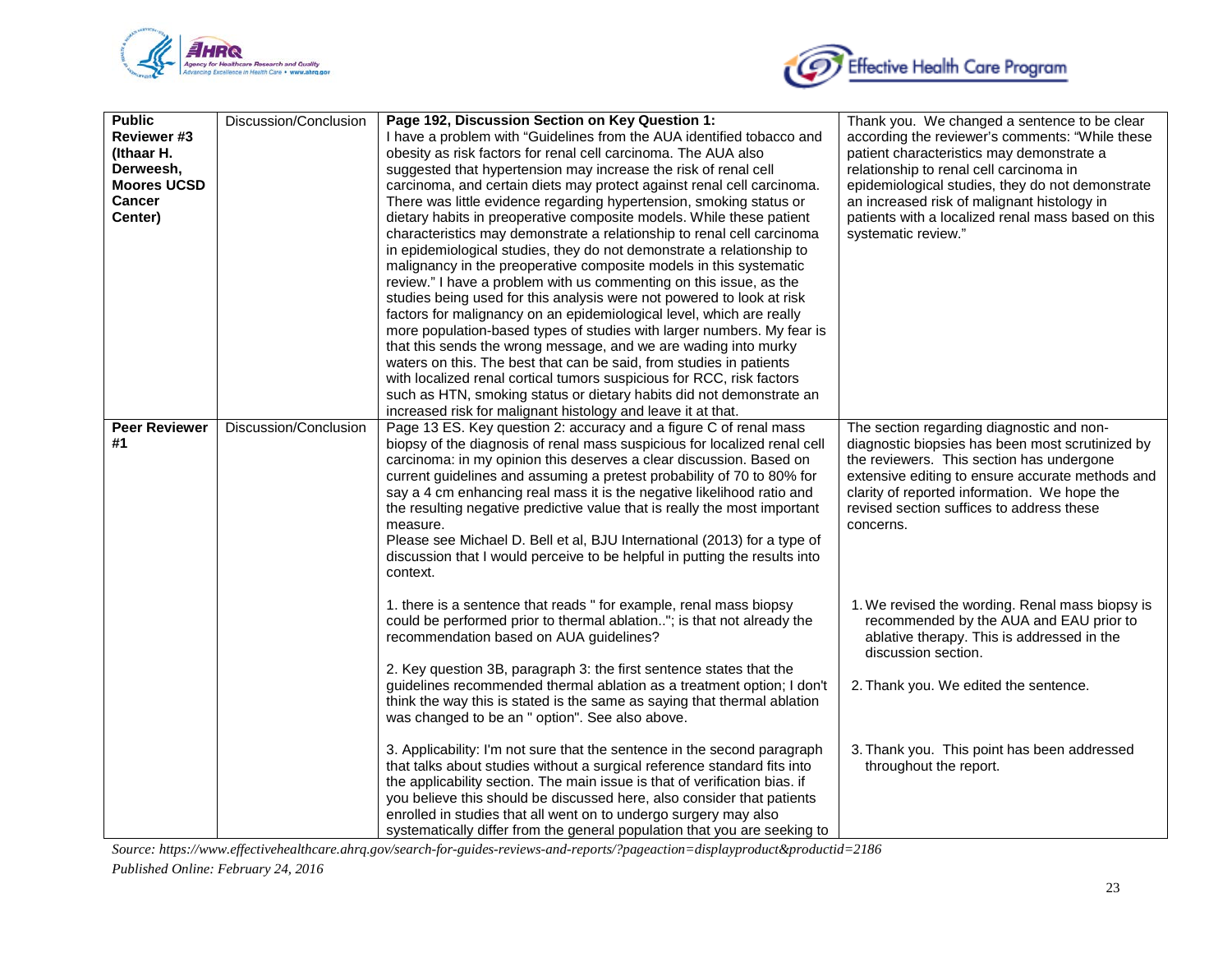



|                            |            | generalize to.                                                                                                                                                                                                                                                                                                                                                                                                                                                                                                                                                                        |                                                                                                                                                                                                                                                                                                                                                                                                                                                                                                                        |
|----------------------------|------------|---------------------------------------------------------------------------------------------------------------------------------------------------------------------------------------------------------------------------------------------------------------------------------------------------------------------------------------------------------------------------------------------------------------------------------------------------------------------------------------------------------------------------------------------------------------------------------------|------------------------------------------------------------------------------------------------------------------------------------------------------------------------------------------------------------------------------------------------------------------------------------------------------------------------------------------------------------------------------------------------------------------------------------------------------------------------------------------------------------------------|
|                            |            | 4. Research gaps, key question 1: in my opinion this section describes<br>an overly optimistic tone with regards to the promise offered by new<br>biomarkers and/or imaging techniques, not only do these need to be<br>validated (which seems like a second step) but they need to be shown<br>to have a value as independent predictors and well-designed,<br>ideally prospective studies.                                                                                                                                                                                          | 4. Research gaps for KQ1 have been revised to<br>reflect the reviewer's comments.                                                                                                                                                                                                                                                                                                                                                                                                                                      |
|                            |            | 5. Key question 3a: I think the notion of case volume as a surrogate<br>measure for surgical proficiency is not a good<br>one and should not be suggested here.                                                                                                                                                                                                                                                                                                                                                                                                                       | 5. We have changed the Research Gap to read:<br>"A standardized definition of surgical<br>competency or expertise is needed. While<br>surgical or procedural case volume may serve<br>as a surrogate measure of experience, careful<br>review of perioperative metrics and long-term<br>outcomes may provide a more rationale<br>definition of expertise. Defining surgical or<br>technical proficiency will be an ongoing<br>challenge and standardizing how this is defined<br>is paramount to comparative studies." |
|                            |            | 6. What is the basis for recommending renal function data at one and<br>12 months; that it may take most patients undergoing a partial<br>nephrectomy and extended period of time to realize a true benefit (if it<br>exists) and we should look for long-term data at 3, 5 and 10 years. I<br>think there is an important role for AHRQ reports for pointing out where<br>important information to justify clinical practice today is lacking. In<br>general, I would also value the discussion about time horizons and the<br>lack of good long-term data in general on this topic. | 6. This is an excellent point, with which we<br>agree. Although long-term renal functional<br>data does not exist, data from the Cleveland<br>Clinic demonstrates that GFR 1-3 months<br>following partial nephrectomy reflects long-term<br>GFR. In the discussion section, we<br>acknowledge the need for more data on long-<br>term renal function outcomes.                                                                                                                                                        |
| <b>Peer Reviewer</b><br>#1 | Conclusion | Conclusions: I believe characterizing renal mass sampling as "safe" is<br>an overstatement; how about referring to it as having a low risk and<br>rear serious complications. In this context, consider making a clear<br>distinction between any complication and serious complication. if there<br>is a 3 to 5% risk of major issues such as pneumothorax and<br>retroperitoneal bleeding requiring admission, this would give me<br>reasons to pause.                                                                                                                              | Thank you. We changed "Safe" to low risk as<br>suggested.                                                                                                                                                                                                                                                                                                                                                                                                                                                              |
|                            |            | I would expected to have seen a sensitivity analysis that focuses on the<br>biopsy studies that were perceived to be at low risk of bias because<br>they used an appropriate reference standard. If it was done, it is not<br>featured prominently.                                                                                                                                                                                                                                                                                                                                   | Among core biopsy studies that were determined<br>to be of low risk of bias, diagnostic accuracy<br>estimates were similar to those reported overall<br>(added to "Sensitivity, Specificity, and Positive<br>and Negative Predictive Value" section of KQ2).                                                                                                                                                                                                                                                           |
|                            |            | Tumor seeding is a rare yet potentially catastrophic complication. Even<br>if the authors did not find any events in the series of studies reviewed, it                                                                                                                                                                                                                                                                                                                                                                                                                               | None of the included studies had a case of tumor<br>seeding. The table in the section records a "0" for                                                                                                                                                                                                                                                                                                                                                                                                                |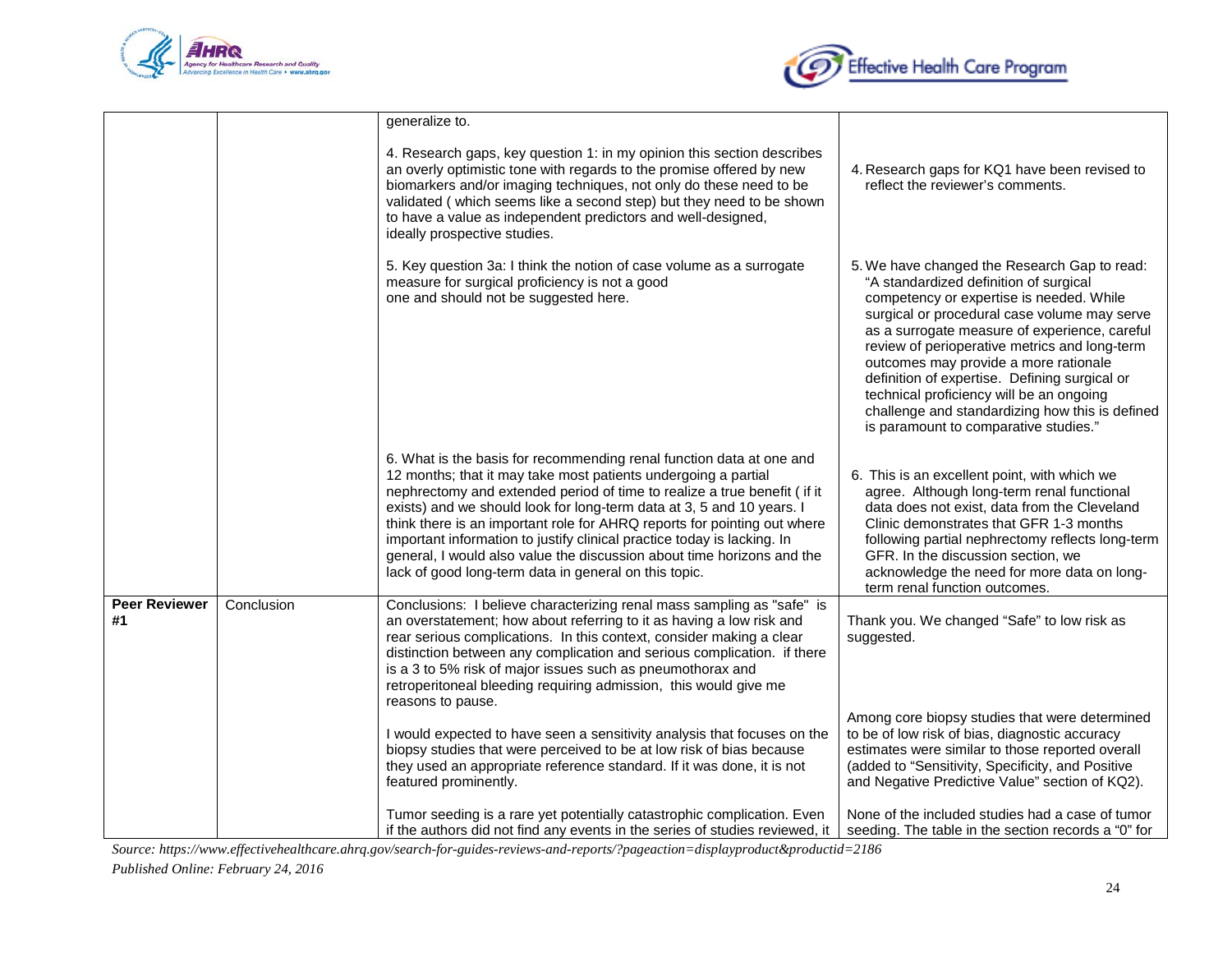



|                            |                              | might be helpful to provide the reader with an estimate of its incidence,<br>if only to emphasize that it is extremely rare. However at the same time<br>I would expect this outcome to be highly prone to selective outcome<br>reporting.<br>On several occasions single studies are mentioned (for example on<br>page 55) with no reported results, for example the survival rates in<br>each group, but nevertheless a P value is cited. I find p-values to<br>be unhelpful and unnecessary.<br>Page 68: risk of bias: I think there is a mistake in the last sentence of<br>the first paragraph. It would appear that the authors want to say that<br>"the majority of studies were rated" at high risk for bias.<br>See above. When overall survival is the outcome, blinding of outcome<br>assessors should not be important since death irrespective pf cause<br>can be reliably determined.<br>I was surprised to see little discussion of different histological types of<br>renal cell carcinoma. | all studies directly stating no tumor seeding was<br>observed. Tumor seeding is generally a historic,<br>case-reportable complication. We have added<br>language regarding seeding to the discussion.<br>Space limitations make it difficult to report the full<br>results of each individual study. However, the<br>general findings are relayed and the p-values are<br>only to note whether a significant difference was<br>found and not meant to relay a magnitude of<br>effect.<br>Thank you. All risk of bias sections have been<br>updated and edited for new studies.<br>We acknowledge that blinding of outcome<br>assessors may be more important for some<br>outcomes than for others, but the lack of assessor<br>blinding could be a problem even for relatively<br>objective outcomes when assessments are based<br>on retrospective review of available records.<br>It was a conscious decision not to evaluate<br>outcomes by histologic subtype for a number of<br>reasons, most importantly, the majority of clinically<br>localized tumors are clear-cell RCC and outcomes<br>are rarely reported by subtype in comparative<br>studies (Table 20). |
|----------------------------|------------------------------|-------------------------------------------------------------------------------------------------------------------------------------------------------------------------------------------------------------------------------------------------------------------------------------------------------------------------------------------------------------------------------------------------------------------------------------------------------------------------------------------------------------------------------------------------------------------------------------------------------------------------------------------------------------------------------------------------------------------------------------------------------------------------------------------------------------------------------------------------------------------------------------------------------------------------------------------------------------------------------------------------------------|------------------------------------------------------------------------------------------------------------------------------------------------------------------------------------------------------------------------------------------------------------------------------------------------------------------------------------------------------------------------------------------------------------------------------------------------------------------------------------------------------------------------------------------------------------------------------------------------------------------------------------------------------------------------------------------------------------------------------------------------------------------------------------------------------------------------------------------------------------------------------------------------------------------------------------------------------------------------------------------------------------------------------------------------------------------------------------------------------------------------------------------------------------------------|
| <b>Peer Reviewer</b><br>#2 | <b>Discussion/Conclusion</b> | The Discussion is clear and concise. Major findings are clearly stated<br>as are the limitations. The future research section identifies the<br>research gaps clearly.                                                                                                                                                                                                                                                                                                                                                                                                                                                                                                                                                                                                                                                                                                                                                                                                                                      | Thank you                                                                                                                                                                                                                                                                                                                                                                                                                                                                                                                                                                                                                                                                                                                                                                                                                                                                                                                                                                                                                                                                                                                                                              |
| <b>Peer Reviewer</b><br>#3 | Discussion/Conclusion        | Very well done and nice review of major findings.<br>Careful study of the limitations and research gaps sections will allow<br>the reader to determine important future work.<br>However, these could be more explicitly stated.<br>Overall amazing work.                                                                                                                                                                                                                                                                                                                                                                                                                                                                                                                                                                                                                                                                                                                                                   | Thank you                                                                                                                                                                                                                                                                                                                                                                                                                                                                                                                                                                                                                                                                                                                                                                                                                                                                                                                                                                                                                                                                                                                                                              |
| <b>TEP #2</b>              | <b>Clarity and Usability</b> | Too long. Should be presented in a shorter format.                                                                                                                                                                                                                                                                                                                                                                                                                                                                                                                                                                                                                                                                                                                                                                                                                                                                                                                                                          | The report follows AHRQ publication guide. It<br>starts with abstract and ES and the full report for<br>the transparency of the analysis and assessment.                                                                                                                                                                                                                                                                                                                                                                                                                                                                                                                                                                                                                                                                                                                                                                                                                                                                                                                                                                                                               |
| <b>TEP#3</b>               | <b>Clarity and Usability</b> | It should be made clear in the Conclusion Section that the majority of<br>non-diagnostic biopsies that undergo surgical management are found<br>to be malignant implying that further workup or intervention may be<br>needed for a non-diagnostic biopsy.                                                                                                                                                                                                                                                                                                                                                                                                                                                                                                                                                                                                                                                                                                                                                  | Thank you                                                                                                                                                                                                                                                                                                                                                                                                                                                                                                                                                                                                                                                                                                                                                                                                                                                                                                                                                                                                                                                                                                                                                              |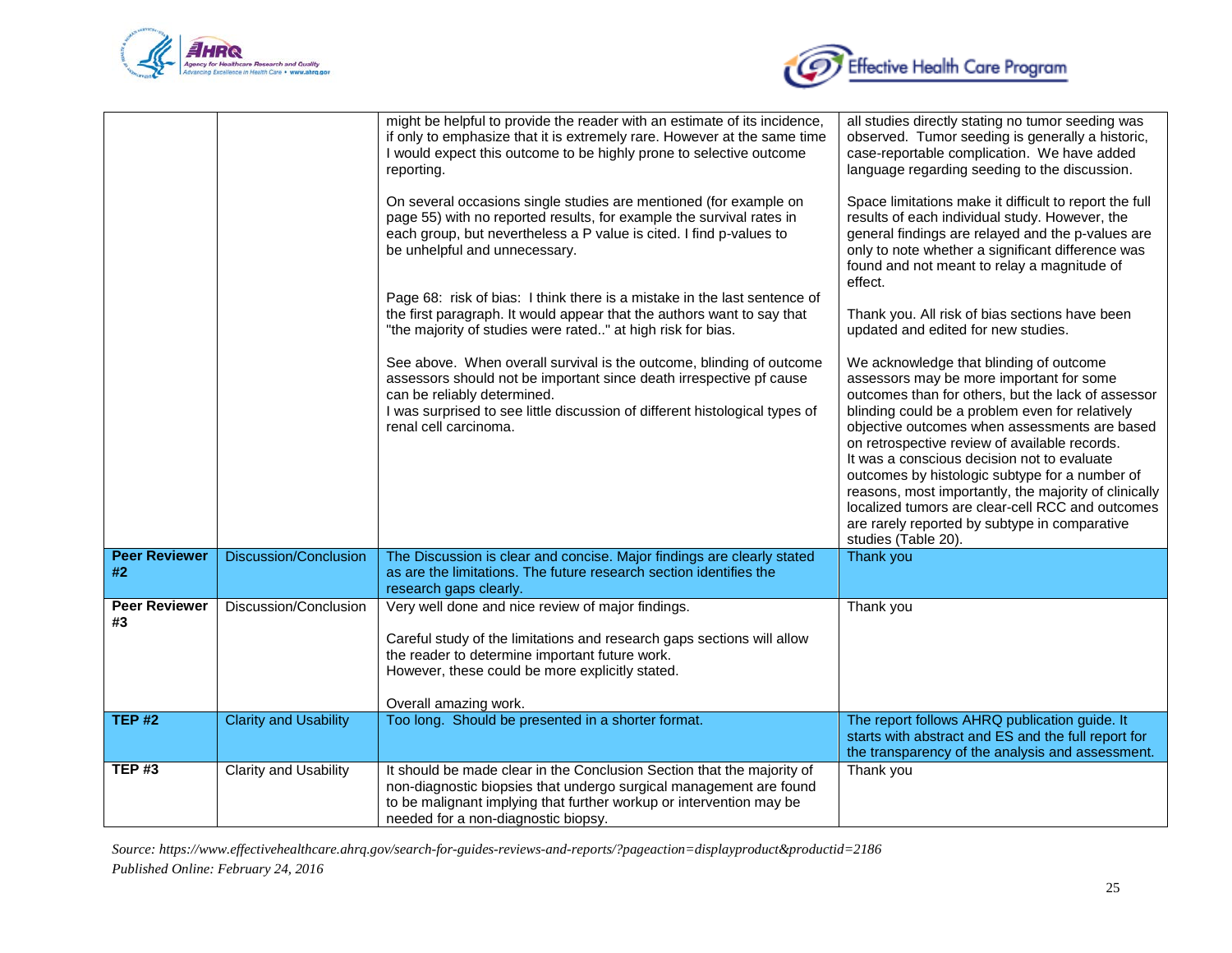



| <b>TEP #4</b>              | <b>Clarity and Usability</b> | Well-defined and structured; no changes                                                                                                                                                                                                                                                                                                                                                                                                                                                                                                                                                                                                                                                                                                                                                                                                                                                                                                                                                                                                                      | Thank you                                                                                                                                                                                                                                                                            |
|----------------------------|------------------------------|--------------------------------------------------------------------------------------------------------------------------------------------------------------------------------------------------------------------------------------------------------------------------------------------------------------------------------------------------------------------------------------------------------------------------------------------------------------------------------------------------------------------------------------------------------------------------------------------------------------------------------------------------------------------------------------------------------------------------------------------------------------------------------------------------------------------------------------------------------------------------------------------------------------------------------------------------------------------------------------------------------------------------------------------------------------|--------------------------------------------------------------------------------------------------------------------------------------------------------------------------------------------------------------------------------------------------------------------------------------|
| <b>TEP #5</b>              | <b>Clarity and Usability</b> | The report is very well structured and organized. The main points are<br>clearly presented. The conclusions are helpful to inform future research<br>directions. The usefulness regarding informing policy and/or practice is<br>relatively limited because of a lack of evidence with high strength.                                                                                                                                                                                                                                                                                                                                                                                                                                                                                                                                                                                                                                                                                                                                                        | Thank you                                                                                                                                                                                                                                                                            |
| <b>Peer Reviewer</b><br>#1 | Clarity and Usability        | 1. In the conclusion, I would place greater emphasis on the strength of<br>evidence rather than the risk of bias since study limitations are only one<br>aspect that affects our confidence in the estimates of effect.<br>> 2. I would find a Cochrane type risk of bias summary figure to be<br>more helpful, informative and transparent than the currently chosen risk<br>of bias graphs. See Cochrane handbook for clarification of what I am<br>referring to:<br>http://handbook.cochrane.org/chapter_8/figure_8_6_c_example_of_a_r<br>isk of bias summary figure.htm<br>> 3. I think the methods used to handle non-diagnostic biopsies is<br>important enough to be mentioned in the executive summary. Results<br>should also be labeled as to what analysis they were derived from.<br>Also I'm not sure that the exclusion of non-diagnostic biopsies should<br>be the primary way that these results should be analyzed; non-<br>diagnostic biopsies of a real and important issue that affect the clinical<br>utility of percutaneous biopsies. | Thank you for the comments. Strength of<br>evidence has been added to the conclusions.<br>Thank you. We have added the graphs in the<br>appendix.<br>Thank you. More detailed explanation on non-<br>diagnostic biopsies has been clarified in the ES<br>and report (results, KQ2a). |
| <b>Peer Reviewer</b><br>#2 | <b>Clarity and Usability</b> | The structure of the report is somewhat hard to digest because the<br>executive summary is as long as most research papers and has its own<br>reference list all of which are then followed by the actual manuscript<br>which is very granular in its detail. I was initially fooled by this when<br>reviewing the manuscript.                                                                                                                                                                                                                                                                                                                                                                                                                                                                                                                                                                                                                                                                                                                               | The report follows AHRQ publication guide. It<br>starts with abstract and ES and the full report for<br>the transparency of the analysis and assessment                                                                                                                              |
| <b>Peer Reviewer</b><br>#3 | Clarity and Usability        | Unfortunately, the report highlights the relative paucity of work and lack<br>of high quality data in CER for renal cancers. While a fairly good review<br>of the literature, I fear that the limitations of the data preclude definitive<br>statements for policy or practice considerations. Specifically, there is no<br>evidence presented that would allow policy decisions of one treatment<br>over another for a particular patient regardless of the key<br>question/outcome measure. However, this does not diminish the<br>importance of reporting the current state.                                                                                                                                                                                                                                                                                                                                                                                                                                                                              | This comment is consistent with the limitations we<br>have mentioned in the report.                                                                                                                                                                                                  |
| <b>TEP #2</b>              | General                      | helpful summary                                                                                                                                                                                                                                                                                                                                                                                                                                                                                                                                                                                                                                                                                                                                                                                                                                                                                                                                                                                                                                              | Thank you.                                                                                                                                                                                                                                                                           |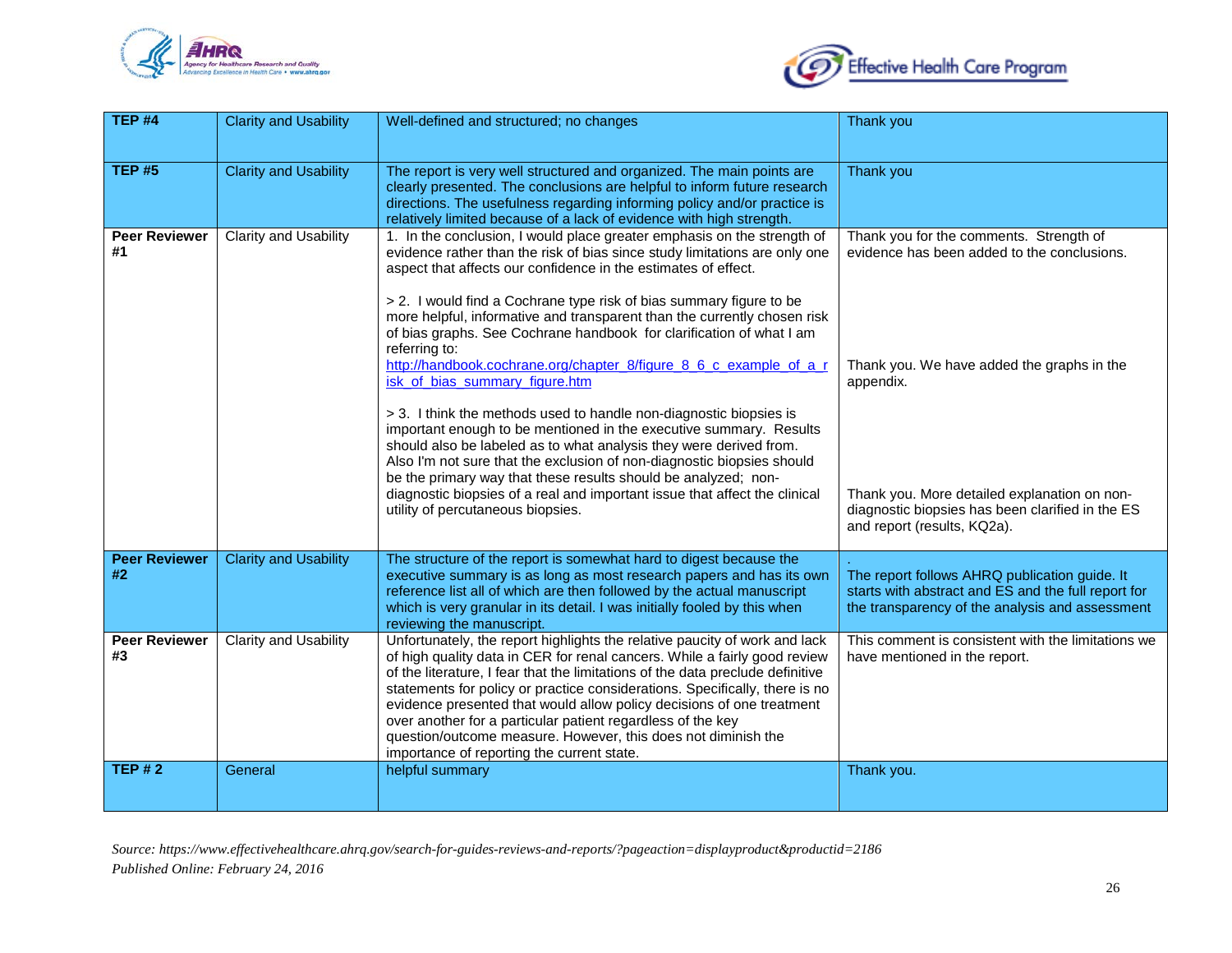



| <b>TEP#3</b>                                                                                   | General | Please consider revising the following sentence on page 39, Key<br>Question 2A to improve clarity.<br>Instead of saying "using fine needle aspiration or core biopsy with<br>cytopathology or surgical pathology," please consider saying "using fine<br>needle aspiration with cytopathology or core biopsy with surgical<br>pathology."                                                                                                                                                                 | The wording of KQ2 has been adjusted.                                                                                                                                                                |
|------------------------------------------------------------------------------------------------|---------|-----------------------------------------------------------------------------------------------------------------------------------------------------------------------------------------------------------------------------------------------------------------------------------------------------------------------------------------------------------------------------------------------------------------------------------------------------------------------------------------------------------|------------------------------------------------------------------------------------------------------------------------------------------------------------------------------------------------------|
| <b>Public</b><br><b>Reviewer</b><br>#1(Patrick<br>Tomulty,<br><b>Valley Medical</b><br>Center) | General | I did not notice whether comorbidities especially pulmonological ones<br>were weighted against just those patients who presented with just<br>kidney maladies.                                                                                                                                                                                                                                                                                                                                            | Comorbidities were considered as clinical<br>predictors of malignancy (KQ1) and as predictors<br>of comparative effectiveness (KQ3b) but did not<br>have a major impact on any outcomes in question. |
| <b>TEP #4</b>                                                                                  | General | Well-written; no changes recommended                                                                                                                                                                                                                                                                                                                                                                                                                                                                      | Thank you                                                                                                                                                                                            |
| <b>TEP#5</b>                                                                                   | General | This report summarizes the recent literature on the management of<br>localized renal masses, and provides meaningful guidance for<br>evidence-based practice. Although strong evidence to guide clinical<br>practice in this area is still lacking, an accurate summary of current<br>knowledge on the topic is very helpful and will help to<br>guide future research efforts. The targeted populations and audience<br>are explicitly defined. Key questions are<br>appropriate and explicitly defined. | Thank you.                                                                                                                                                                                           |
| <b>Peer Reviewer</b><br>#1                                                                     | General | I worry that this report despite the major effort that has gone into it will<br>have little practice-changing impact.<br>> 2. target population and audience are explicitly defined; no issues<br>> 3. The key questions are appropriate and explicitly stated; no issues.                                                                                                                                                                                                                                | Thank you.                                                                                                                                                                                           |
| <b>Peer Reviewer</b><br>#2                                                                     | General | The key questions are well stated and appropriate.<br>I question the statement that active surveillance is an option for T2<br>tumors in the top line of page 16.                                                                                                                                                                                                                                                                                                                                         | Thank you. Active surveillance was not addressed<br>in the AUA Guideline and the sentence has been<br>revised.                                                                                       |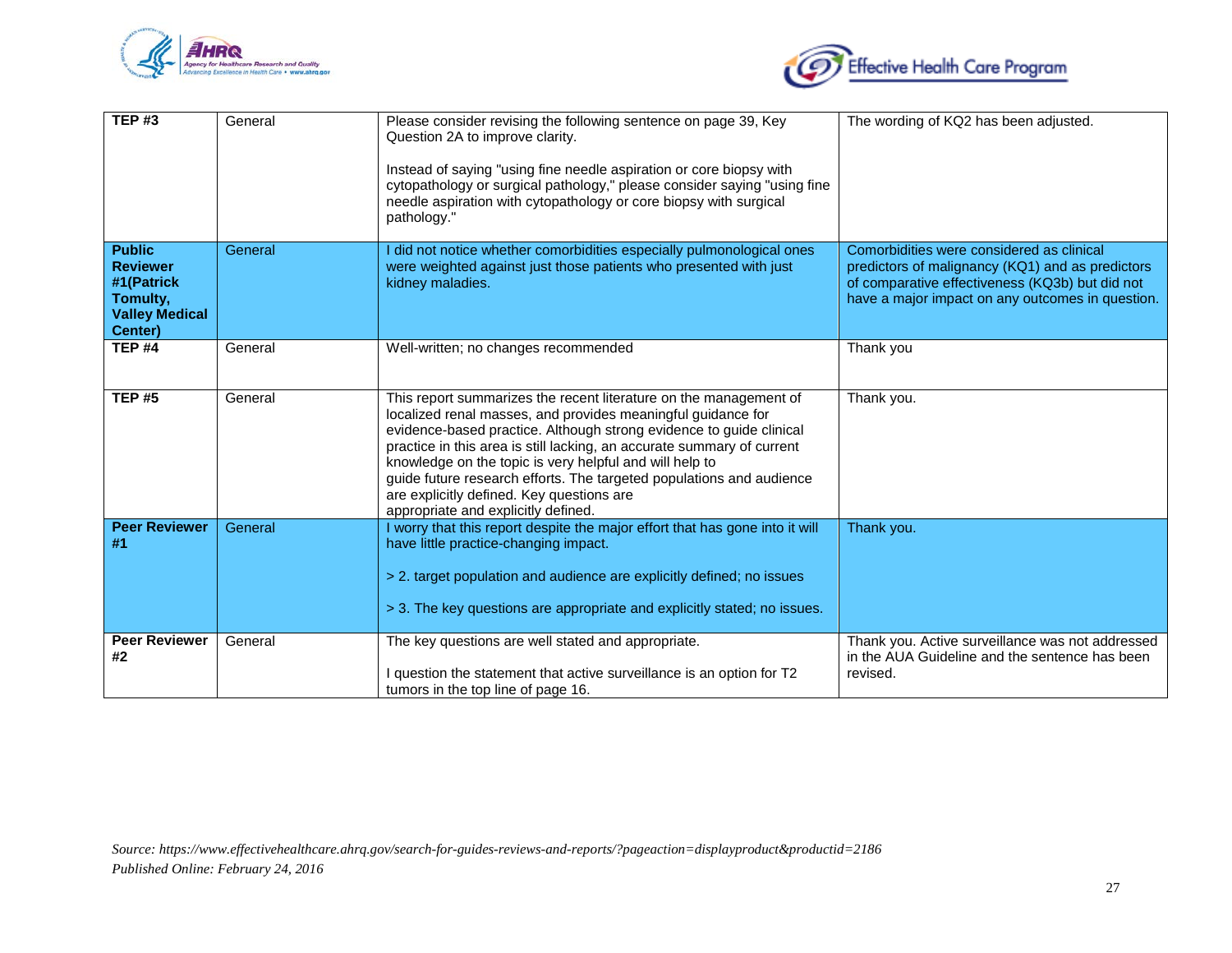



| <b>Peer Reviewer</b><br>#3 | General               | This is a meticulous review. Objectives and key questions are relevant,<br>well defined and explicitly stated. Overall, these questions are<br>answered and the level of scrutiny of studies reviewed is appropriate.<br>The report is well written, clear, and free of bias.<br>Greatest concern is the number of excluded studies. I spent a fair<br>amount of time looking at the many pages of excluded studies.<br>Unfortunately, it seems that there are many that may have been<br>excluded erroneously in nearly every category of exclusions. For<br>example, a large subset of the articles excluded under "clinically non-<br>localized patients" are fairly high quality studies that are actually in<br>clinically localized patients. I am not sure how this occurred.<br>Despite the fact that the resulting review of the literature is incomplete, I<br>doubt the findings and conclusions would be different. | The inclusion and exclusion criteria were<br>rigorously vetted for the highest level of<br>informative data. Despite some merit to large,<br>retrospective single-institution studies, the<br>majority of those studies are single-arm modality<br>studies and not comparative (i.e. lower level of<br>evidence) studies. To address the reviewer's<br>concerns about inappropriate exclusions, we<br>conducted an audit of 10% of the articles on the<br>exclusions list. They consistently were found to<br>have valid reasons for exclusion. A problem we<br>face with this literature and discussed in the report<br>is that numerous studies do not explicitly mention<br>the clinical stage of the patients included but<br>rather provide pathological stage which includes a<br>significant number of stage III or greater patients.<br>We cannot be sure that they are clinically<br>localized patients and for this reason the study is<br>excluded to satisfy the pre-established exclusion<br>criteria for this review. |
|----------------------------|-----------------------|---------------------------------------------------------------------------------------------------------------------------------------------------------------------------------------------------------------------------------------------------------------------------------------------------------------------------------------------------------------------------------------------------------------------------------------------------------------------------------------------------------------------------------------------------------------------------------------------------------------------------------------------------------------------------------------------------------------------------------------------------------------------------------------------------------------------------------------------------------------------------------------------------------------------------------|-------------------------------------------------------------------------------------------------------------------------------------------------------------------------------------------------------------------------------------------------------------------------------------------------------------------------------------------------------------------------------------------------------------------------------------------------------------------------------------------------------------------------------------------------------------------------------------------------------------------------------------------------------------------------------------------------------------------------------------------------------------------------------------------------------------------------------------------------------------------------------------------------------------------------------------------------------------------------------------------------------------------------------------|
| <b>TEP#1</b>               | Quality of the report | Superior                                                                                                                                                                                                                                                                                                                                                                                                                                                                                                                                                                                                                                                                                                                                                                                                                                                                                                                        | Thank you.                                                                                                                                                                                                                                                                                                                                                                                                                                                                                                                                                                                                                                                                                                                                                                                                                                                                                                                                                                                                                          |
| <b>TEP#2</b>               | Quality of the report | Superior                                                                                                                                                                                                                                                                                                                                                                                                                                                                                                                                                                                                                                                                                                                                                                                                                                                                                                                        | Thank you.                                                                                                                                                                                                                                                                                                                                                                                                                                                                                                                                                                                                                                                                                                                                                                                                                                                                                                                                                                                                                          |
| <b>TEP#3</b>               | Quality of the report | Superior                                                                                                                                                                                                                                                                                                                                                                                                                                                                                                                                                                                                                                                                                                                                                                                                                                                                                                                        | Thank you.                                                                                                                                                                                                                                                                                                                                                                                                                                                                                                                                                                                                                                                                                                                                                                                                                                                                                                                                                                                                                          |
| <b>TEP #4</b>              | Quality of the report | Good                                                                                                                                                                                                                                                                                                                                                                                                                                                                                                                                                                                                                                                                                                                                                                                                                                                                                                                            | Thank you                                                                                                                                                                                                                                                                                                                                                                                                                                                                                                                                                                                                                                                                                                                                                                                                                                                                                                                                                                                                                           |
| <b>TEP#5</b>               | Quality of the report | Superior                                                                                                                                                                                                                                                                                                                                                                                                                                                                                                                                                                                                                                                                                                                                                                                                                                                                                                                        | Thank you.                                                                                                                                                                                                                                                                                                                                                                                                                                                                                                                                                                                                                                                                                                                                                                                                                                                                                                                                                                                                                          |
| Peer Reviewer<br>#1        | Quality of the report | Fair                                                                                                                                                                                                                                                                                                                                                                                                                                                                                                                                                                                                                                                                                                                                                                                                                                                                                                                            | Thank you.                                                                                                                                                                                                                                                                                                                                                                                                                                                                                                                                                                                                                                                                                                                                                                                                                                                                                                                                                                                                                          |
| <b>Peer Reviewer</b><br>#2 | Quality of the report | <b>Superior</b>                                                                                                                                                                                                                                                                                                                                                                                                                                                                                                                                                                                                                                                                                                                                                                                                                                                                                                                 | Thank you.                                                                                                                                                                                                                                                                                                                                                                                                                                                                                                                                                                                                                                                                                                                                                                                                                                                                                                                                                                                                                          |